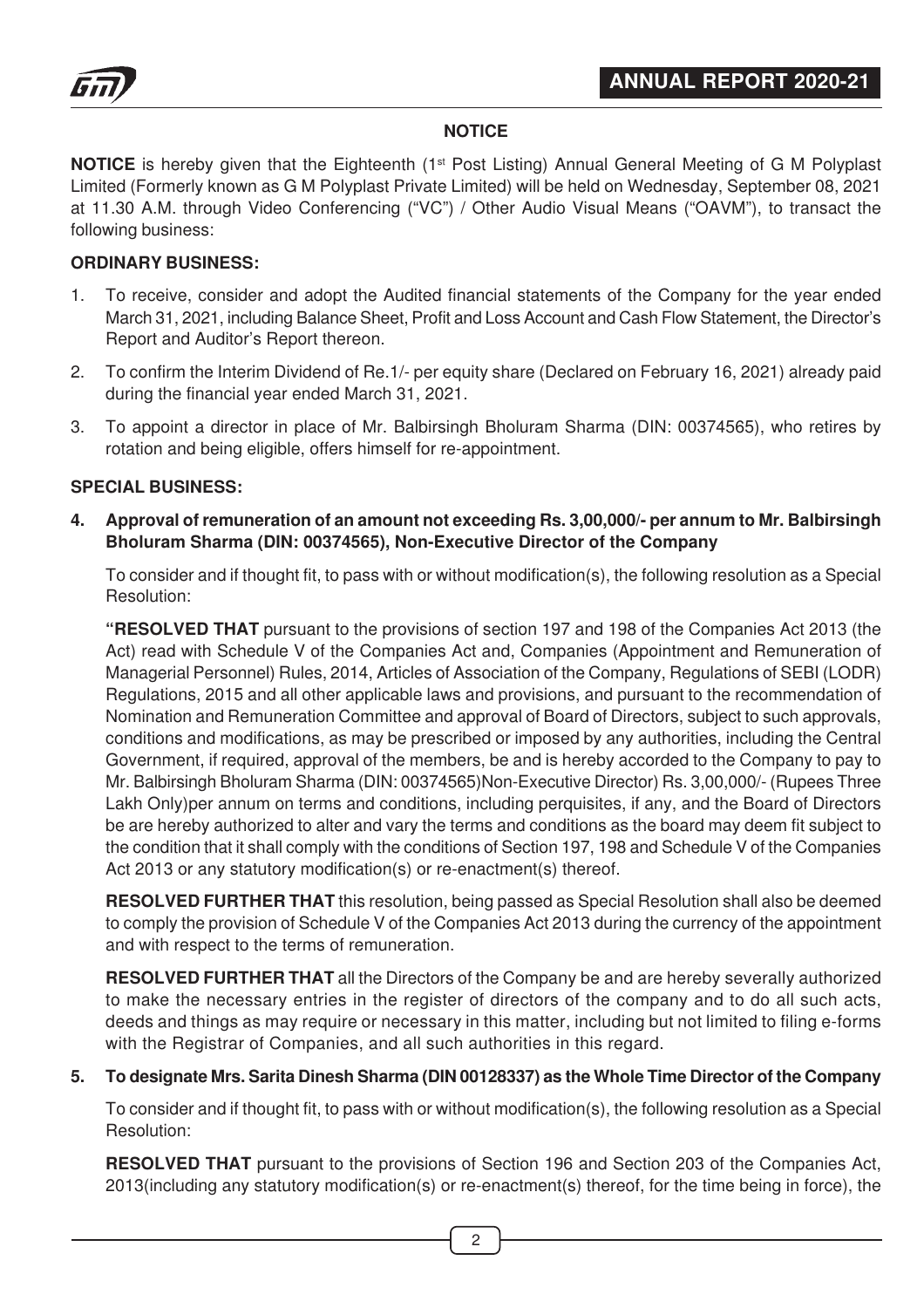

Articles of Association of the Company, Regulations of SEBI (LODR) Regulations, 2015 and all other applicable laws and provisions, and pursuant to the recommendation of Nomination and Remuneration Committee and approval of Board of Directors, the consent of the members of the Company be and is hereby accorded to designate Mrs. Sarita Dinesh Sharma (DIN 00128337) as Whole Time Director (Promoter) of the Company for a period of Five years i.e. from June 30, 2021 up to June 29, 2026.

**RESOLVED FURTHER THAT** pursuant to the provisions of section 197 and 198 of the Companies Act 2013 read with Schedule V of the Companies Act and, Companies (Appointment and Remuneration of Managerial Personnel) Rules, 2014, Articles of Association of the Company and all other applicable laws, listing regulations and provisions, pursuant to and subject to such approvals, conditions and modifications, as may be prescribed or imposed by any authorities, including the Central Government, if required, approval of the members, be and is hereby accorded to the Company to pay to Mrs. Sarita Dinesh Sharma (DIN 00128337) Rs. 12,00,000/- (Rupees Twelve Lakhs Only) per annum on terms and conditions, including perquisites, if any, and the Board of Directors be are hereby authorized to alter and vary the terms and conditions as the board may deem fit subject to the condition that it shall comply with the conditions of Section 197, 198 and Schedule V of the Companies Act 2013 or any statutory modification(s) or re-enactment(s) thereof.

**RESOLVED FURTHER THAT** this resolution, being passed as Special Resolution shall also be deemed to comply the provision of Schedule V of the Companies Act 2013 during the currency of the appointment and with respect to the terms of remuneration.

**RESOLVED FURTHER THAT** all the Directors of the Company be and are hereby severally authorized to make the necessary entries in the register of directors of the company and to do all such acts, deeds and things as may require or necessary in this matter, including but not limited to filing e-forms with the Registrar of Companies, and all such authorities in this regard.

**RESOLVED FURTHER THAT** all the Directors of the Company be and are hereby severally authorized to issue certified copies of this resolution as and when required."

**By Order of the Board of Directors For G M Polyplast Limited (Formerly known as G M Polyplast Private Limited)**

**Dinesh Balbirsingh Sharma Managing Director DIN: 00418667**

**Date : August 02, 2021 Place : Mumbai**

**Registered Office:** A-66, New Empire Industrial Estate, Kondivita Road, Andheri East, Mumbai – 400059

#### **CIN: L25200MH2003PLC143299**

**Website:** www.gmpolyplast.com **Email:** info@gmpolyplast.com **Phone : +91-22-2836 9403 / 28369722 Fax : +91-22-2820 9552**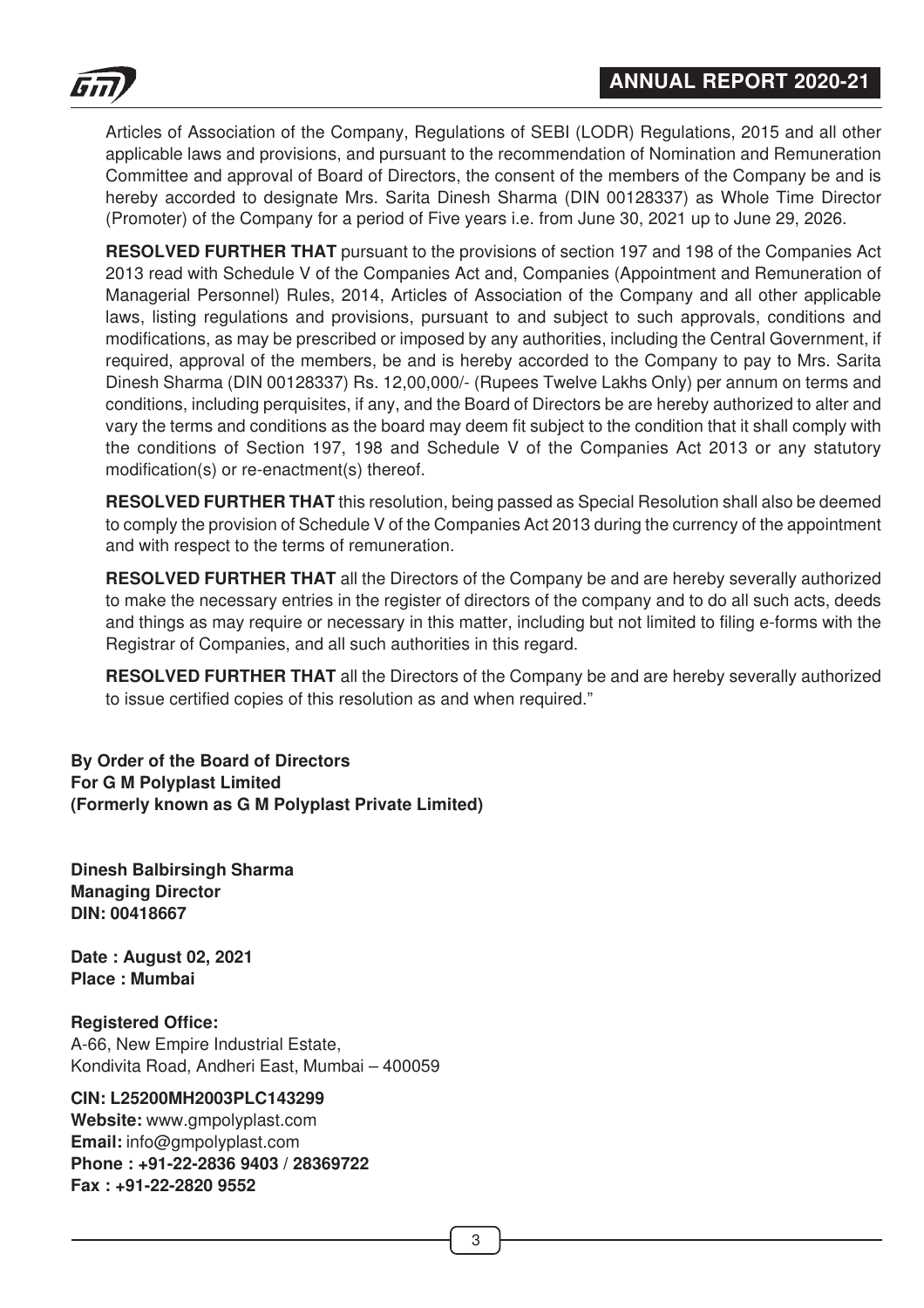

# **NOTES:**

The Explanatory Statement setting out the material facts pursuant to Section 102 of the Companies Act, 2013 (''Act''), in relation to the item no 4 & 5 of Special Business in the Notice which were considered unavoidable by the Directors is annexed hereto and forms part of this Notice. Also, relevant details in respect of Director seeking re-appointment at the AGM, in terms of Regulations 36(3) of the SEBI Listing Regulations and Clause 1.2.5 of Secretarial Standard - 2 on General Meetings are also annexed to this notice

- 1. **General Instructions**:In view of the outbreak of COVID-19 pandemic and its continuation in the current year, the Ministry of Corporate Affairs (the "MCA"), Government of India, has vide its General Circular No. 14/ 2020 dated 8th April 2020, General Circular No. 17/ 2020 dated 13th April 2020, General Circular No. 20/ 2020 dated 5th May 2020, and General Circular No. 02/2021 dated 13th January 2021, in relation to "Clarification on holding of annual general meeting (AGM) through video conferencing (VC) or other audio visual means (OAVM)" (collectively referred to as "MCA Circulars") and Securities and Exchange Board of India vide Circular No. SEBI/HO/CFD/CMD1/CIR/P/2020/79 dated 12th May 2020, and Circular No. SEBI/HO/CFD/CMD2/CIR/P/2021/11 dated 15th January 2021, in relation to "Relaxation from compliance with certain provisions of the SEBI (Listing Obligations and Disclosure Requirements) Regulations, 2015 due to the CoVID -19 pandemic" (collectively referred to as "SEBI Circulars") have permitted the holding of the Annual General Meeting ("AGM") through Video Conferencing ("VC")/Other Audio Visual Means ("OAVM"), without the physical presence of the Members at a common venue.
- 2. In accordance with the Secretarial Standard-2 on General Meeting issued by the Institute of Company Secretaries of India (ICSI) read with Guidance/ Clarification dated April, 15, 2020 issued by ICSI, the proceedings of the AGM shall be deemed to be conducted at the Registered Office of the Company which shall be the deemed Venue of the e-AGM.
- 3. Pursuant to the provisions of Section 108 of the Companies Act, 2013 read with Rule 20 of the Companies (Management and Administration) Rules, 2014 (as amended) and Regulation 44 of SEBI (Listing Obligations & Disclosure Requirements) Regulations 2015 (as amended), and the Company is providing facility of remote e-voting to its Members in respect of the business to be transacted at the AGM. For this purpose, the Company has entered into an agreement with Central Depository Services (India) Limited (CDSL) for facilitating voting through electronic means, as the authorized e-Voting's agency. The facility of casting votes by a member using remote e-voting as well as the e-voting system on the date of the AGM will be provided by CDSL.
- 4. The Members can join the AGM in the VC/OAVM mode 15 minutes before and after the scheduled time of the commencement of the Meeting by following the procedure mentioned in the Notice. The facility of participation at the AGM through VC/OAVM will be made available to at least1000 members on first come first served basis. This will not include large Shareholders (Shareholders holding 2% or more shareholding), Promoters, Institutional Investors, Directors, Key Managerial Personnel, the Chairpersons of the Audit Committee, Nomination and Remuneration Committee and Stakeholders Relationship Committee, Auditors etc. who are allowed to attend the AGM without restriction on account of first come first served basis.
- 5. The attendance of the Members attending the AGM through VC/OAVM will be counted for the purpose of ascertaining the quorum under Section 103 of the Companies Act, 2013.
- 6. Pursuant to MCA Circular No. 14/2020 dated April 08, 2020, the facility to appoint proxy to attend and cast vote for the members is not available for this AGM. However, in pursuance of Section 112 and Section 113 of the Companies Act, 2013, representatives of the members such as the President of India or the Governor of a State or body corporate can attend the AGM through VC/OAVM and cast their votes through e-voting.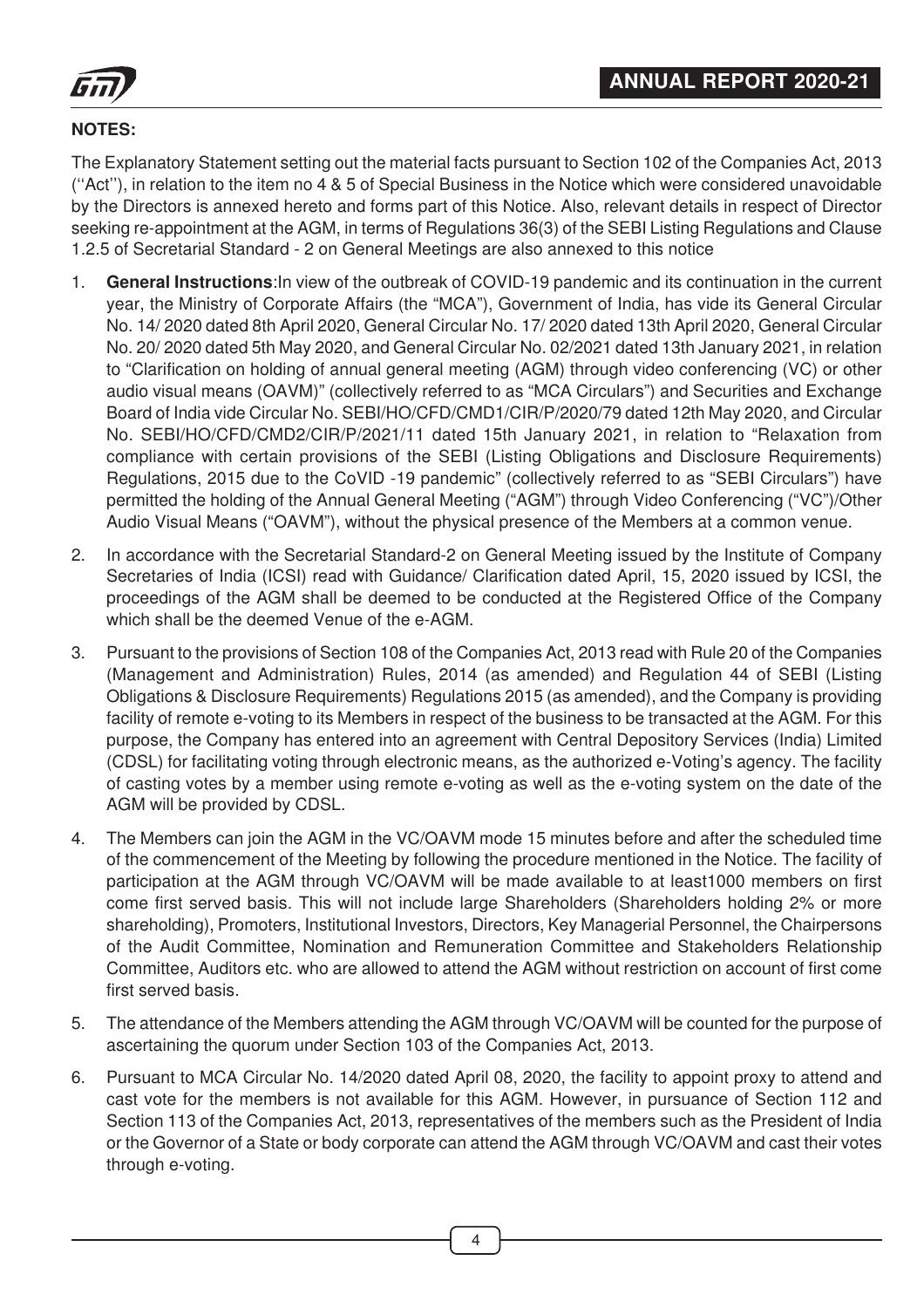



- 7. In accordance to the MCA and SEBI Circulars, owing to the difficulties involved in dispatching of the physical copies of Annual Report including the Notice of the Annual General meeting and Financial Statements including Directors Report and Auditors Report and the annexures thereon are being sent to the members in electronic mode whose email address registered with the Company or the Depository participant, Further, in line with the MCA Circular No. 17/2020 dated April 13, 2020, the Notice calling the AGM has been uploaded on the website of the Company at www.gmpolyplast.com. The Notice can also be accessed from the websites of the Stock Exchanges i.e. BSE Limited at www.bseindia.com. The AGM Notice is also disseminated on the website of CDSL (agency for providing the Remote e-Voting facility and e-voting system during the AGM) i.e. www.evotingindia.com.
- 8. Since the AGM will be held through VC/ OAVM Facility, the Route Map is not annexed in this notice. CDSL will be providing facility for voting through remote e-Voting, for participation in the 18<sup>th</sup> AGM through VC/OAVM Facility and e-Voting during the 18th AGM.
- 9. The Register of Members and the Share Transfer Books of the Company will remain closed from Thursday, September 02, 2021 to Wednesday, September 08, 2021 (both days inclusive).
- 10. As per Regulation 40 of the Listing Regulations, as amended, securities of listed companies can betransferred only in dematerialized form with effect from 1st April 2019, except in case of request received for transmission or transposition of securities. Further, in terms of the Circular issued by the Securities and Exchange Board of India dated 2nd December 2020, 31st March 2021 had been fixed as the cut-off date forre-lodgement of transfer deeds and the shares that arere-lodged for transfer shall be issued only in demat mode.
- 11. Institutional/ Corporate Shareholders (i.e. other than individuals / HUF, NRI, etc.) are required to send a scanned copy (PDF/ JPG Format) of its Board or governing body Resolution/Authorization etc., authorizing its representative to attend the e-AGM through VC/OAVM on its behalf and to vote through remote e-voting or during the e-AGM. The said Resolution/Authorization shall be sent to the Scrutinizer by email through its registered email address to dipesh@dapco.in with cc to helpdesk.evoting@cdslindia.com
- 12. Members desiring inspection of statutory registers during the AGM may send their request in writing in advance to the Company at compliance@gmpolyplast.com
- 13. Members who wish to inspect the relevant documents referred to in the Notice can send an e-mail to compliance@gmpolyplast.com upto the date of the AGM.
- 14. This AGM Notice is being sent by e-mail only to those eligible Members who have already registered their e-mail address with the Depositories/the DP/the Company's RTA/ the Company or who will register their e-mail address with the Company on or before Friday on August, 06, 2021.
- 15. Shareholders holding shares in dematerialized form are requested to approach their respective Depository Participants for updating the Email addressto enable the Company to use the same for serving documents to them electronically, hereafter, and also update Bank Mandates, and Mobile No.
- 16. In case shares are held in demat mode, please provide DPID-CLID (16 digit DPID + CLID or 16 digit beneficiary ID), Name, client master or copy of Consolidated Account statement, PAN (self-attested scanned copy of PAN card), AADHAAR (self-attested scanned copy of Aadhar Card) to RTA
- 17. Shareholders are requested to intimate changes, if any, pertaining to their name, postal address, Email ID, telephone/ mobile numbers, PAN, mandates, nominations, power of attorney, bank details (such as name of the bank and branch details, bank account number, MICR code, IFSC code, etc.), with necessary documentary evidence, to their Depository Participants in case the shares are held by them in dematerialized form and to the Company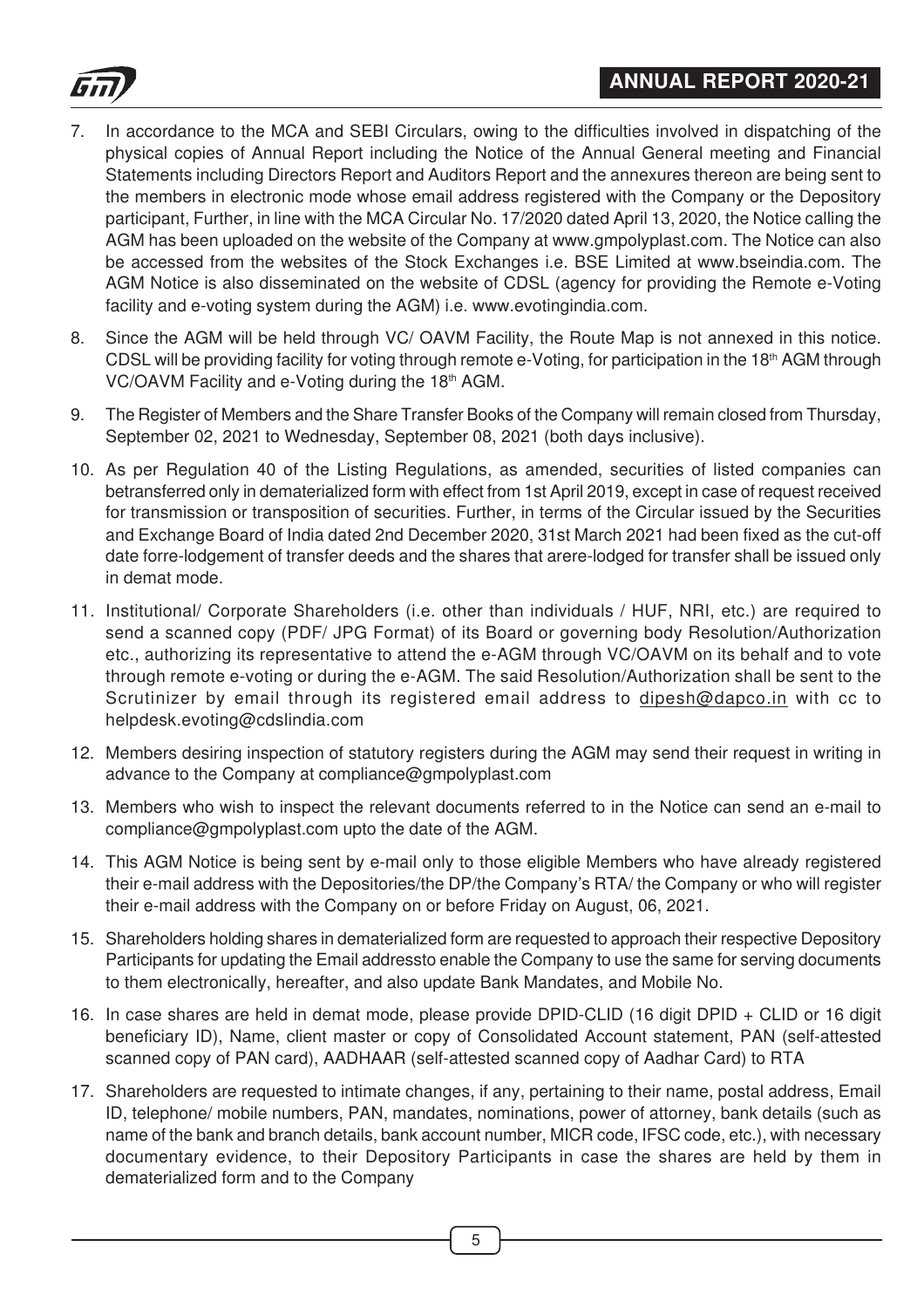

- 18. Shareholders are requested to quote their Folio No. or DP ID Client ID, as the case may be, in all correspondence with the Company or RTA
- 19. In terms of the provisions of Section 72 of the Act, the facility for making nomination is available for the Shareholders in respect of the shares held by them. Shareholders who have not yet registered their nomination are requested to register the same by submitting Form No. SH-13. Shareholders holding shares in dematerialized form are requested to submit the said details to their Depository Participant(s) and the Shareholders holding shares in physical form, are requested to submit the said details to the Company or RTA
- 20. Members of the Company, holding shares either in physical form or electronic form, as on the cut-off date of Wednesday, September 01, 2021, may cast their vote by remote e-Voting. The remote e-Voting period commences on Saturday,September 04, 2021 at 9 a.m. (IST) and ends on Tuesday, September 07, 2021 at 5 p.m. (IST). The remote e-Voting module shall be disabled by CDSL for voting thereafter. Once the vote on a resolution is cast by the Member, the Member shall not be allowed to change it subsequently.

#### **THE INTRUCTIONS OF SHAREHOLDERS FOR E-VOTING AND JOINING VIRTUAL MEETINGS ARE AS UNDER:**

- (i) The voting period begins on Saturday,September 04, 2021 at 9 a.m. (IST) and ends on Tuesday, September 07, 2021 at 5 p.m. (IST). During this period shareholders' of the Company, holding shares either in physical form or in dematerialized form, as on the cut-off date (record date) of Wednesday, September 01, 2021may cast their vote electronically. The e-voting module shall be disabled by CDSL for voting thereafter.
- (ii) Shareholders who have already voted prior to the meeting date would not be entitled to vote at the meeting venue.
- (iii) Pursuant to SEBI Circular No. **SEBI/HO/CFD/CMD/CIR/P/2020/242 dated 09.12.2020,** under Regulation 44 of Securities and Exchange Board of India (Listing Obligations and Disclosure Requirements) Regulations, 2015, listed entities are required to provide remote e-voting facility to its shareholders, in respect of all shareholders' resolutions. However, it has been observed that the participation by the public non-institutional shareholders/retail shareholders is at a negligible level.

Currently, there are multiple e-voting service providers (ESPs) providing e-voting facility to listed entities in India. This necessitates registration on various ESPs and maintenance of multiple user IDs and passwords by the shareholders.

In order to increase the efficiency of the voting process, pursuant to a public consultation, it has been decided to enable e-voting to **all the demat account holders**, **by way of a single login credential, through their demat accounts/ websites of Depositories/ Depository Participants**. Demat account holders would be able to cast their vote without having to register again with the ESPs, thereby, not only facilitating seamless authentication but also enhancing ease and convenience of participating in e-voting process.

(iv) In terms of **SEBI circular no. SEBI/HO/CFD/CMD/CIR/P/2020/242 dated December 9, 2020** on e-Voting facility provided by Listed Companies, Individual shareholders holding securities in demat mode are allowed to vote through their demat account maintained with Depositories and Depository Participants. Shareholders are advised to update their mobile number and email Id in their demat accounts in order to access e-Voting facility.

Pursuant to abovesaid SEBI Circular**,** Login method for e-Voting and joining virtual meetings **for Individual shareholders holding securities in Demat mode CDSL/NSDL** is given below: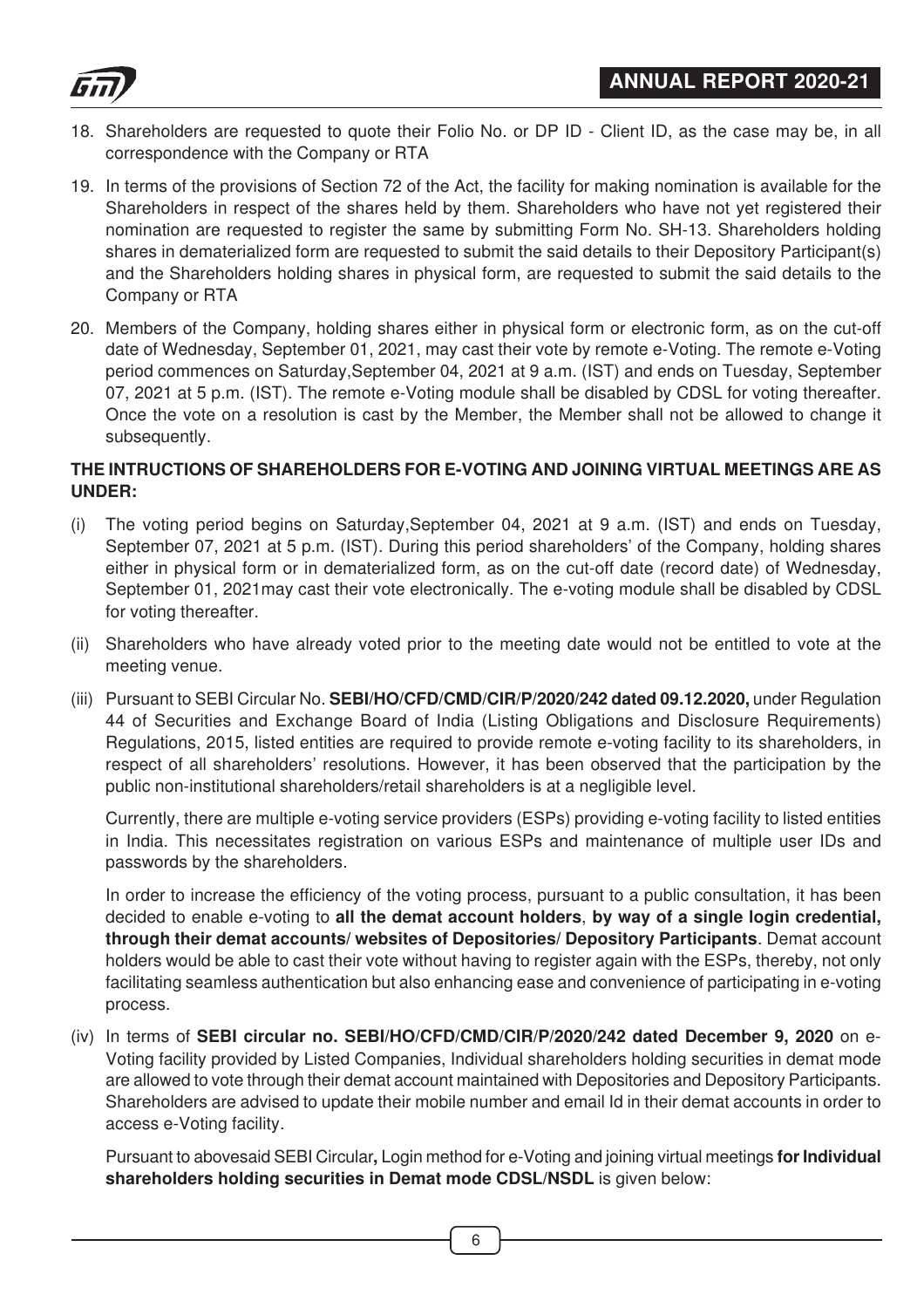

| Type of<br>shareholders                                                                           | <b>Login Method</b>                                                                                                                                                                                                                                                                                                                                                                                                                                                                                                                                                                                                                                                                                                                                                                                                                                                                                        |
|---------------------------------------------------------------------------------------------------|------------------------------------------------------------------------------------------------------------------------------------------------------------------------------------------------------------------------------------------------------------------------------------------------------------------------------------------------------------------------------------------------------------------------------------------------------------------------------------------------------------------------------------------------------------------------------------------------------------------------------------------------------------------------------------------------------------------------------------------------------------------------------------------------------------------------------------------------------------------------------------------------------------|
| Individual<br>Shareholders<br>holding<br>securities in<br>Demat mode                              | Users who have opted for CDSL Easi / Easiest facility, can login through their<br>1)<br>existing user id and password. Option will be made available to reach e-Voting<br>page without any further authentication. The URL for users to login to Easi / Easiest<br>are https://web.cdslindia.com/myeasi/home/login or visit www.cdslindia.com and<br>click on Login icon and select New System Myeasi.                                                                                                                                                                                                                                                                                                                                                                                                                                                                                                     |
| with CDSL                                                                                         | After successful login the Easi / Easiest user will be able to see the e-Voting option<br>2)<br>for eligible companies where the evoting is in progress as per the information<br>provided by company. On clicking the evoting option, the user will be able to see e-<br>Voting page of the e-Voting service provider for casting your vote during the remote<br>e-Voting period or joining virtual meeting & voting during the meeting. Additionally,<br>there is also links provided to access the system of all e-Voting Service Providers<br>i.e. CDSL/NSDL/KARVY/LINKINTIME, so that the user can visit the e-Voting service<br>providers' website directly.                                                                                                                                                                                                                                         |
|                                                                                                   | If the user is not registered for Easi/Easiest, option to register is available at https:/<br>3)<br>/web.cdslindia.com/myeasi/Registration/EasiRegistration                                                                                                                                                                                                                                                                                                                                                                                                                                                                                                                                                                                                                                                                                                                                                |
|                                                                                                   | Alternatively, the user can directly access e-Voting page by providing Demat<br>Account Number and PAN No. from a e-Voting link available on www.cdslindia.com<br>home page or click on https://evoting.cdslindia.com/Evoting/EvotingLogin The<br>system will authenticate the user by sending OTP on registered Mobile & Email as<br>recorded in the Demat Account. After successful authentication, user will be able<br>to see the e-Voting option where the evoting is in progress and also able to directly<br>access the system of all e-Voting Service Providers                                                                                                                                                                                                                                                                                                                                    |
| Individual<br><b>Shareholders</b><br>holding securi-<br>ties in demat<br>mode with<br><b>NSDL</b> | If you are already registered for NSDL IDeAS facility, please visit the e-Services<br>1)<br>website of NSDL. Open web browser by typing the following URL: https://<br>eservices.nsdl.com either on a Personal Computer or on a mobile. Once the home<br>page of e-Services is launched, click on the "Beneficial Owner" icon under "Login"<br>which is available under 'IDeAS' section. A new screen will open. You will have to<br>enter your User ID and Password. After successful authentication, you will be able<br>to see e-Voting services. Click on "Access to e-Voting" under e-Voting services<br>and you will be able to see e-Voting page. Click on company name or e-Voting<br>service provider name and you will be re-directed to e-Voting service provider<br>website for casting your vote during the remote e-Voting period or joining virtual<br>meeting & voting during the meeting. |
|                                                                                                   | If the user is not registered for IDeAS e-Services, option to register is available at<br>2)<br>https://eservices.nsdl.com. Select "Register Online for IDeAS "Portal or click at<br>https://eservices.nsdl.com/SecureWeb/IdeasDirectReg.jsp                                                                                                                                                                                                                                                                                                                                                                                                                                                                                                                                                                                                                                                               |
|                                                                                                   | Visit the e-Voting website of NSDL. Open web browser by typing the following<br>3)<br>URL: https://www.evoting.nsdl.com/either on a Personal Computer or on a mobile.<br>Once the home page of e-Voting system is launched, click on the icon "Login"<br>which is available under 'Shareholder/Member' section. A new screen will open.<br>You will have to enter your User ID (i.e. your sixteen digit demat account number                                                                                                                                                                                                                                                                                                                                                                                                                                                                               |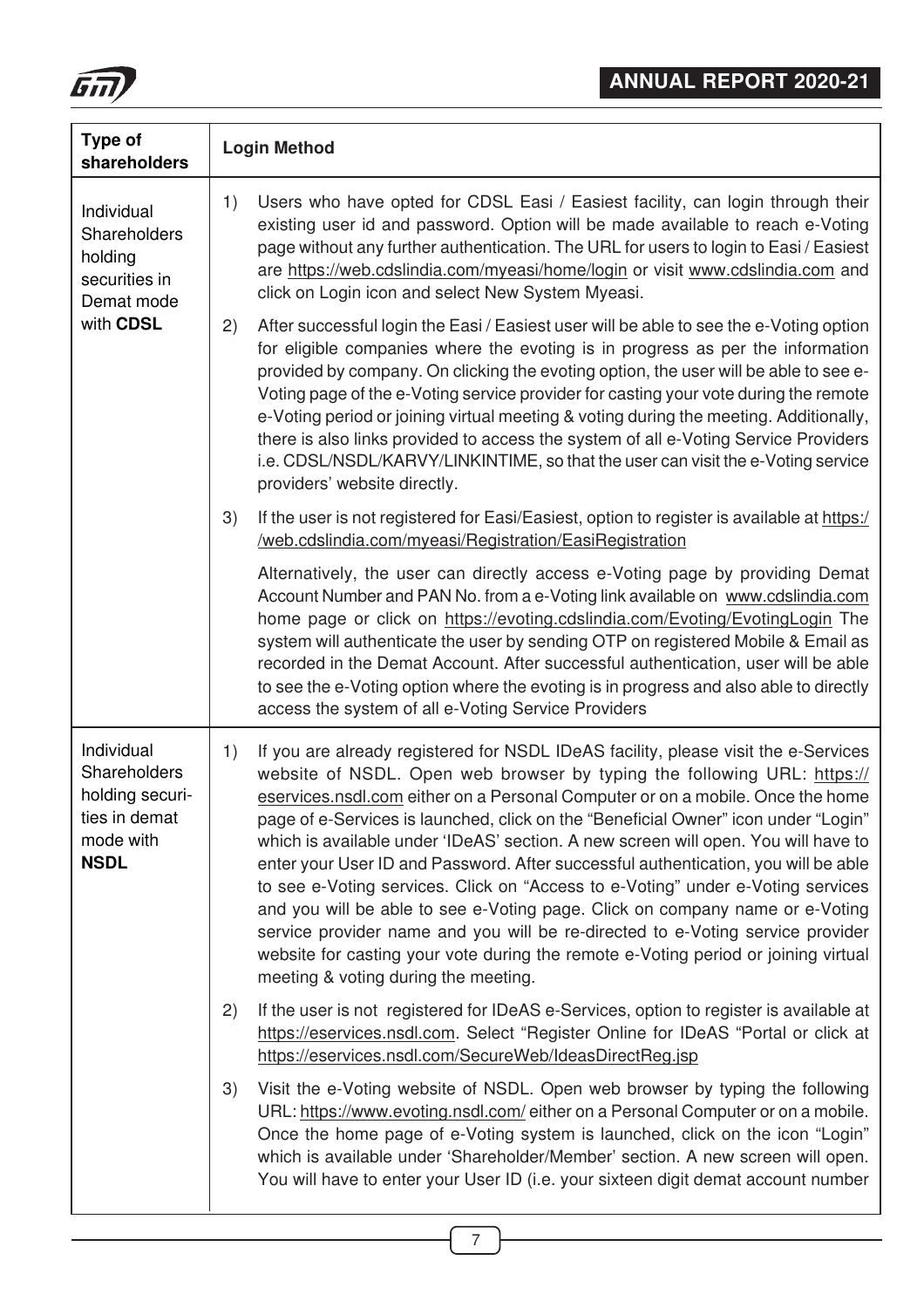

|                     | hold with NSDL), Password/OTP and a Verification Code as shown on the screen.<br>After successful authentication, you will be redirected to NSDL Depository site<br>wherein you can see e-Voting page. Click on company name or e-Voting service<br>provider name and you will be redirected to e-Voting service provider website for<br>casting your vote during the remote e-Voting period or joining virtual meeting &<br>voting during the meeting |
|---------------------|--------------------------------------------------------------------------------------------------------------------------------------------------------------------------------------------------------------------------------------------------------------------------------------------------------------------------------------------------------------------------------------------------------------------------------------------------------|
| Individual          | You can also login using the login credentials of your demat account through your                                                                                                                                                                                                                                                                                                                                                                      |
| <b>Shareholders</b> | Depository Participant registered with NSDL/CDSL for e-Voting facility. After Successful                                                                                                                                                                                                                                                                                                                                                               |
| (holding securi-    | login, you will be able to see e-Voting option. Once you click on e-Voting option, you will                                                                                                                                                                                                                                                                                                                                                            |
| ties in demat       | be redirected to NSDL/CDSL Depository site after successful authentication, wherein                                                                                                                                                                                                                                                                                                                                                                    |
| mode) login         | you can see e-Voting feature. Click on company name or e-Voting service provider                                                                                                                                                                                                                                                                                                                                                                       |
| through their       | name and you will be redirected to e-Voting service provider website for casting your                                                                                                                                                                                                                                                                                                                                                                  |
| <b>Depository</b>   | vote during the remote e-Voting period or joining virtual meeting & voting during the                                                                                                                                                                                                                                                                                                                                                                  |
| <b>Participants</b> | meeting.                                                                                                                                                                                                                                                                                                                                                                                                                                               |

**Important note:** Members who are unable to retrieve User ID/ Password are advised to use Forget User ID and Forget Password option available at abovementioned website.

| Helpdesk for Individual Shareholders holding securities in demat mode for any technical issues related |
|--------------------------------------------------------------------------------------------------------|
| to login through Depository i.e. CDSL and NSDL                                                         |

| Login type                                                            | <b>Helpdesk details</b>                                                                                                                                                              |  |
|-----------------------------------------------------------------------|--------------------------------------------------------------------------------------------------------------------------------------------------------------------------------------|--|
| Individual Shareholders holding<br>securities in Demat mode with CDSL | Members facing any technical issue in login can contact<br>CDSL helpdesk by sending a request at<br>helpdesk.evoting@cdslindia.comor contact at 022-<br>23058738 and 22-23058542-43. |  |
| Individual Shareholders holding<br>securities in Demat mode with NSDL | Members facing any technical issue in login can contact<br>NSDL helpdesk by sending a request at evoting@nsdl.co.in<br>or call at toll free no.: 1800 1020 990 and 1800 22 44 30     |  |

(v) Login method for e-Voting and joining virtual meetings for **Physical shareholders and shareholders other than individual shareholders holding in Demat form.**

- 1) The shareholders should log on to the e-voting website www.evotingindia.com.
- 2) Click on "Shareholders" module.
- 3) Now enter your User ID
	- a. For CDSL: 16 digits beneficiary ID,
	- b. For NSDL: 8 Character DP ID followed by 8 Digits Client ID,
	- c. Shareholders holding shares in Physical Form should enter Folio Number registered with the Company.
- 4) Next enter the Image Verification as displayed and Click on Login.
- 5) If you are holding shares in demat form and had logged on to www.evotingindia.com and voted on an earlier e-voting of any company, then your existing password is to be used.
- 6) If you are a first-time user follow the steps given below: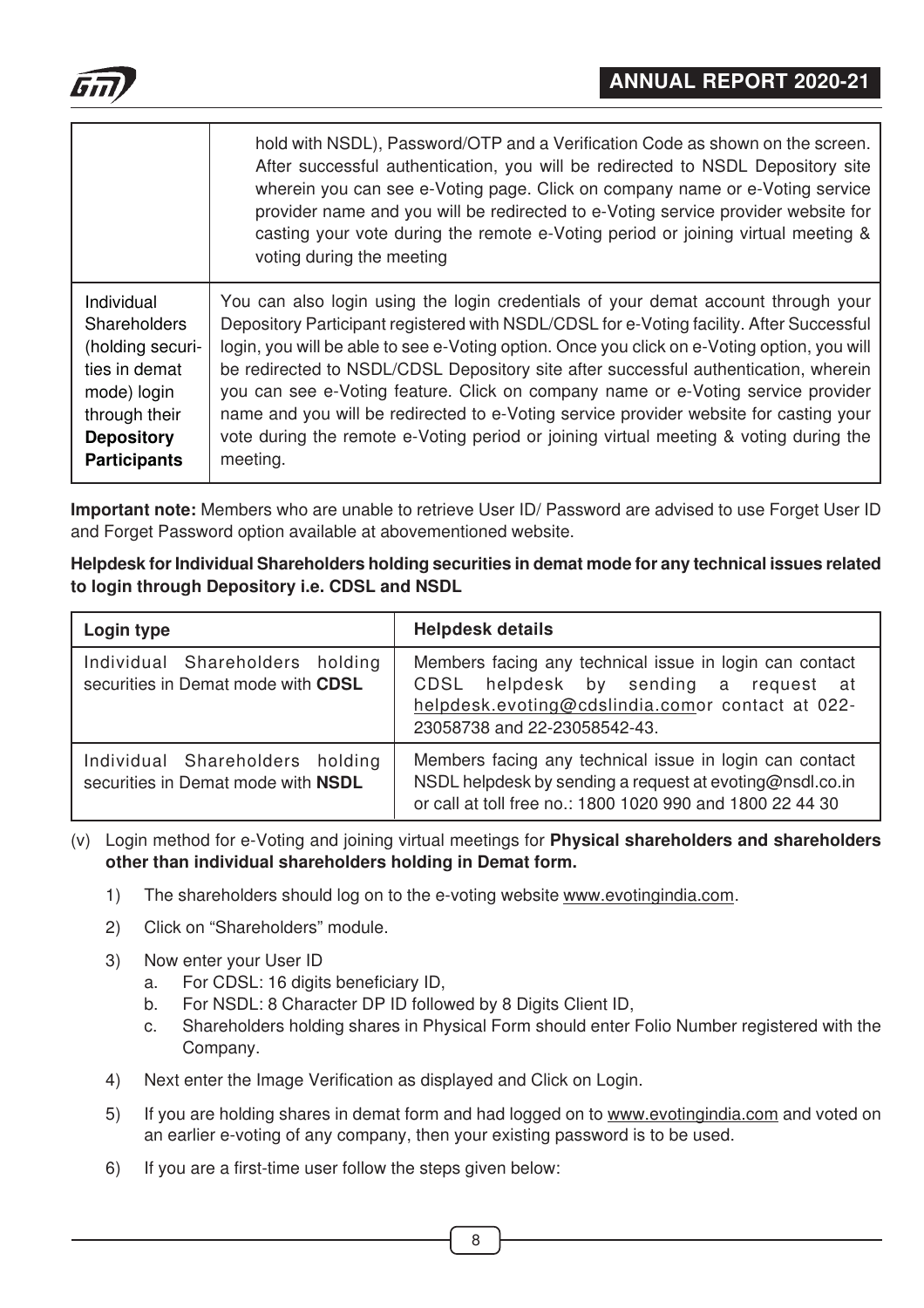

|                                                        | For Physical shareholders and other than individual shareholders<br>holding shares in Demat.                                                                                    |
|--------------------------------------------------------|---------------------------------------------------------------------------------------------------------------------------------------------------------------------------------|
| <b>PAN</b>                                             | Enter your 10 digit alpha-numeric *PAN issued by Income Tax Department<br>(Applicable for both demat shareholders as well as physical shareholders)                             |
|                                                        | Shareholders who have not updated their PAN with the Company/Depository<br>Participant are requested to use the sequence number sent by Company/<br>RTA or contact Company/RTA. |
| Dividend Bank Details<br><b>OR</b> Date of Birth (DOB) | Enter the Dividend Bank Details or Date of Birth (in dd/mm/yyyy format) as<br>recorded in your demat account or in the company records in order to login.                       |
|                                                        | If both the details are not recorded with the depository or company, please<br>enter the member id / folio number in the Dividend Bank details field.                           |

- (vi) After entering these details appropriately, click on "SUBMIT" tab.
- (vii) Shareholders holding shares in physical form will then directly reach the Company selection screen. However, shareholders holding shares in demat form will now reach 'Password Creation' menu wherein they are required to mandatorily enter their login password in the new password field. Kindly note that this password is to be also used by the demat holders for voting for resolutions of any other company on which they are eligible to vote, provided that company opts for e-voting through CDSL platform. It is strongly recommended not to share your password with any other person and take utmost care to keep your password confidential.
- (viii) For shareholders holding shares in physical form, the details can be used only for e-voting on the resolutions contained in this Notice.
- (ix) Click on the EVSN for the relevant G M Polyplast Limited on which you choose to vote.
- (x) On the voting page, you will see "RESOLUTION DESCRIPTION" and against the same the option "YES/NO" for voting. Select the option YES or NO as desired. The option YES implies that you assent to the Resolution and option NO implies that you dissent to the Resolution.
- (xi) Click on the "RESOLUTIONS FILE LINK" if you wish to view the entire Resolution details.
- (xii) After selecting the resolution, you have decided to vote on, click on "SUBMIT". A confirmation box will be displayed. If you wish to confirm your vote, click on "OK", else to change your vote, click on "CANCEL" and accordingly modify your vote.
- (xiii) Once you "CONFIRM" your vote on the resolution, you will not be allowed to modify your vote.
- (xiv) You can also take a print of the votes cast by clicking on "Click here to print" option on the Voting page.
- (xv) If a demat account holder has forgotten the login password then Enter the User ID and the image verification code and click on Forgot Password & enter the details as prompted by the system.
- (xvi) **Additional Facility for Non Individual Shareholders and Custodians –For Remote Voting only.**
	- Non-Individual shareholders (i.e. other than Individuals, HUF, NRI etc.) and Custodians are required to log on to www.evotingindia.com and register themselves in the "Corporates" module.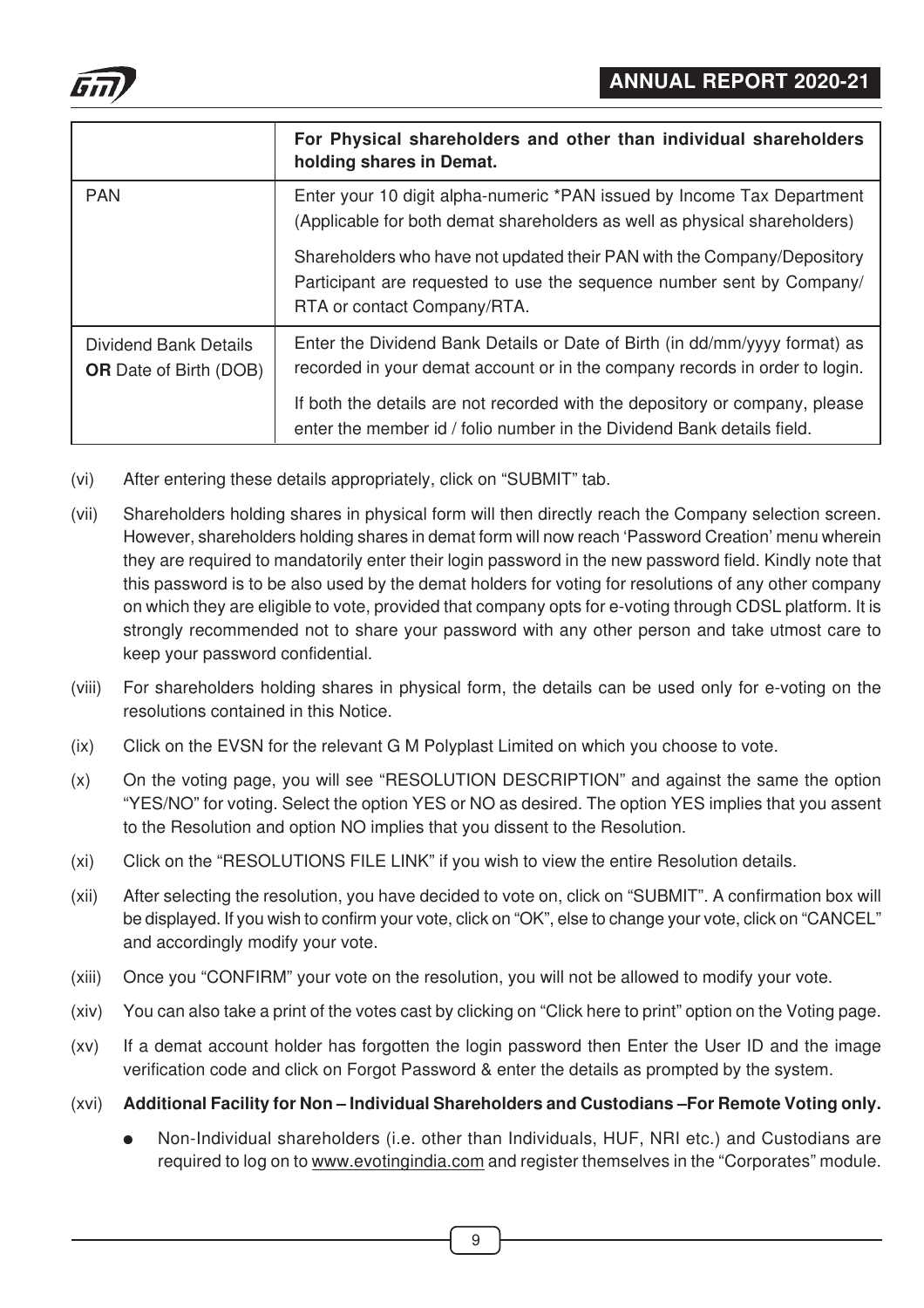

- A scanned copy of the Registration Form bearing the stamp and sign of the entity should be emailed to helpdesk.evoting@cdslindia.com.
- After receiving the login details a Compliance User should be created using the admin login and password. The Compliance User would be able to link the account(s) for which they wish to vote on.
- The list of accounts linked in the login should be mailed to helpdesk.evoting@cdslindia.com and on approval of the accounts they would be able to cast their vote.
- A scanned copy of the Board Resolution and Power of Attorney (POA) which they have issued in favour of the Custodian, if any, should be uploaded in PDF format in the system for the scrutinizer to verify the same.
- Alternatively Non Individual shareholders are required to send the relevant Board Resolution/ Authority letter etc. together with attested specimen signature of the duly authorized signatory who are authorized to vote, to the Scrutinizer and to the Company at the email address viz; compliance@gmpolyplast.com, if they have voted from individual tab & not uploaded same in the CDSL e-voting system for the scrutinizer to verify the same.

# **INSTRUCTIONS FOR SHAREHOLDERS ATTENDING THE AGM THROUGH VC/OAVM & E-VOTING DURING MEETING ARE AS UNDER:**

- 1. The procedure for attending meeting & e-Voting on the day of the AGM is same as the instructions mentioned above for e-voting.
- 2. The link for VC/OAVM to attend meeting will be available where the EVSN of Company will be displayed after successful login as per the instructions mentioned above for e-voting.
- 3. Shareholders who have voted through Remote e-Voting will be eligible to attend the meeting. However, they will not be eligible to vote at the AGM.
- 4. Shareholders are encouraged to join the Meeting through Laptops / IPads for better experience.
- 5. Further shareholders will be required to allow Camera and use Internet with a good speed to avoid any disturbance during the meeting.
- 6. Please note that Participants Connecting from Mobile Devices or Tablets or through Laptop connecting via Mobile Hotspot may experience Audio/Video loss due to Fluctuation in their respective network. It is therefore recommended to use Stable Wi-Fi or LAN Connection to mitigate any kind of aforesaid glitches.
- 7. Shareholders who would like to express their views/ask questions during the meeting may register themselves as a speaker by sending their request in advance mentioning their name, demat account number/folio number, email id, mobile number at compliance@gmpolyplast.com from Friday, August 20, 2021 (9.00 a.m. IST)to Saturday September 04, 2021 (5.00 p.m. IST). The shareholders who do not wish to speak during the AGM but have queries may send their queries in advance **03 days prior to meeting** mentioning their name, demat account number/folio number, email id, mobile number at compliance@gmpolyplast.com. These queries will be replied to by the company suitably by email.
- 8. Those shareholders who have registered themselves as a speaker will only be allowed to express their views/ask questions during the meeting.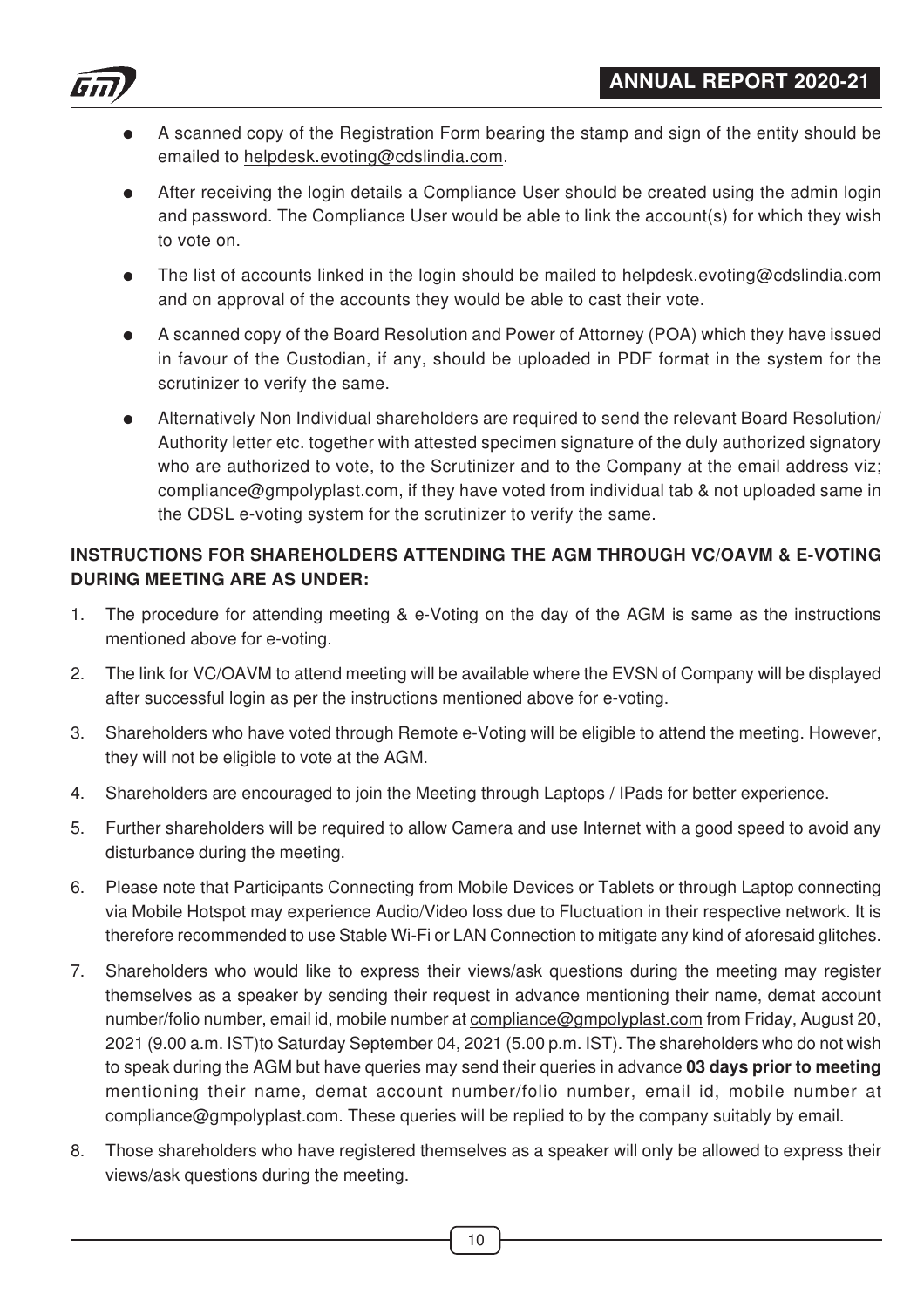

- 9. Only those shareholders, who are present in the AGM through VC/OAVM facility and have not casted their vote on the Resolutions through remote e-Voting and are otherwise not barred from doing so, shall be eligible to vote through e-Voting system available during the AGM.
- 10. If any Votes are cast by the shareholders through the e-voting available during the AGM and if the same shareholders have not participated in the meeting through VC/OAVM facility, then the votes cast by such shareholders shall be considered invalid as the facility of e-voting during the meeting is available only to the shareholders attending the meeting.

# **PROCESS FOR THOSE SHAREHOLDERS WHOSE EMAIL/MOBILE NO. ARE NOT REGISTERED WITH THE COMPANY/DEPOSITORIES.**

- 1. For Physical shareholders- please provide necessary details like Folio No., Name of shareholder, scanned copy of the share certificate (front and back), PAN (self attested scanned copy of PAN card), AADHAR (self attested scanned copy of Aadhar Card) by email to **Company/RTA email id**.
- 2. For Demat shareholders -, Please update your email id & mobile no. with your respective Depository Participant (DP)
- 3. For Individual Demat shareholders Please update your email id & mobile no. with your respective Depository Participant (DP) which is mandatory while e-Voting & joining virtual meetings through Depository.

If you have any queries or issues regarding attending AGM & e-Voting from the CDSL e-Voting System, you can write an email to helpdesk.evoting@cdslindia.com or contact at 022-23058738 and 022-23058542/ 43.

All grievances connected with the facility for voting by electronic means may be addressed to Mr. RakeshDalvi, Sr. Manager, (CDSL, ) Central Depository Services (India) Limited, A Wing, 25th Floor, Marathon Futurex, Mafatlal Mill Compounds, N M Joshi Marg, Lower Parel (East), Mumbai - 400013 or send an email to helpdesk.evoting@cdslindia.com or call on 022-23058542/43.

# **GENERAL INSTRUCTIONS**

The voting rights of Members shall be in proportion to their shares of the paid-up equity share capital of the Company as on the cut-off date of Wednesday, September 01, 2021.

The Board of Directors has appointed M/s. Dipesh Jain & Co. as Scrutinizer to scrutinize the voting at the AGM and remote e-Voting process, in a fair and transparent manner.

The Chairman shall, at the AGM, at the end of discussion on the resolutions on which voting is to be held, allow voting, by use of remote e-Voting system for all those Members who are present during the AGM through VC/OAVM but have not cast their votes by availing the remote e-Voting facility. The remote e-Voting module during the AGM shall be disabled by CDSL for voting 15 minutes after the conclusion of the Meeting.

The Scrutinizer shall, after the conclusion of voting at the AGM, first count the votes cast during the Meeting and, thereafter, unblock the votes cast through remote e-Voting, in the presence of at least two witnesses not in the employment of the Company and shall make, not later than two working days from the conclusion of the AGM,a Consolidated Scrutinizer's Report of the total votes cast in favour or against, if any, to the Chairman or a person authorised by him in writing, who shall countersign the same and declare the result of the voting forthwith.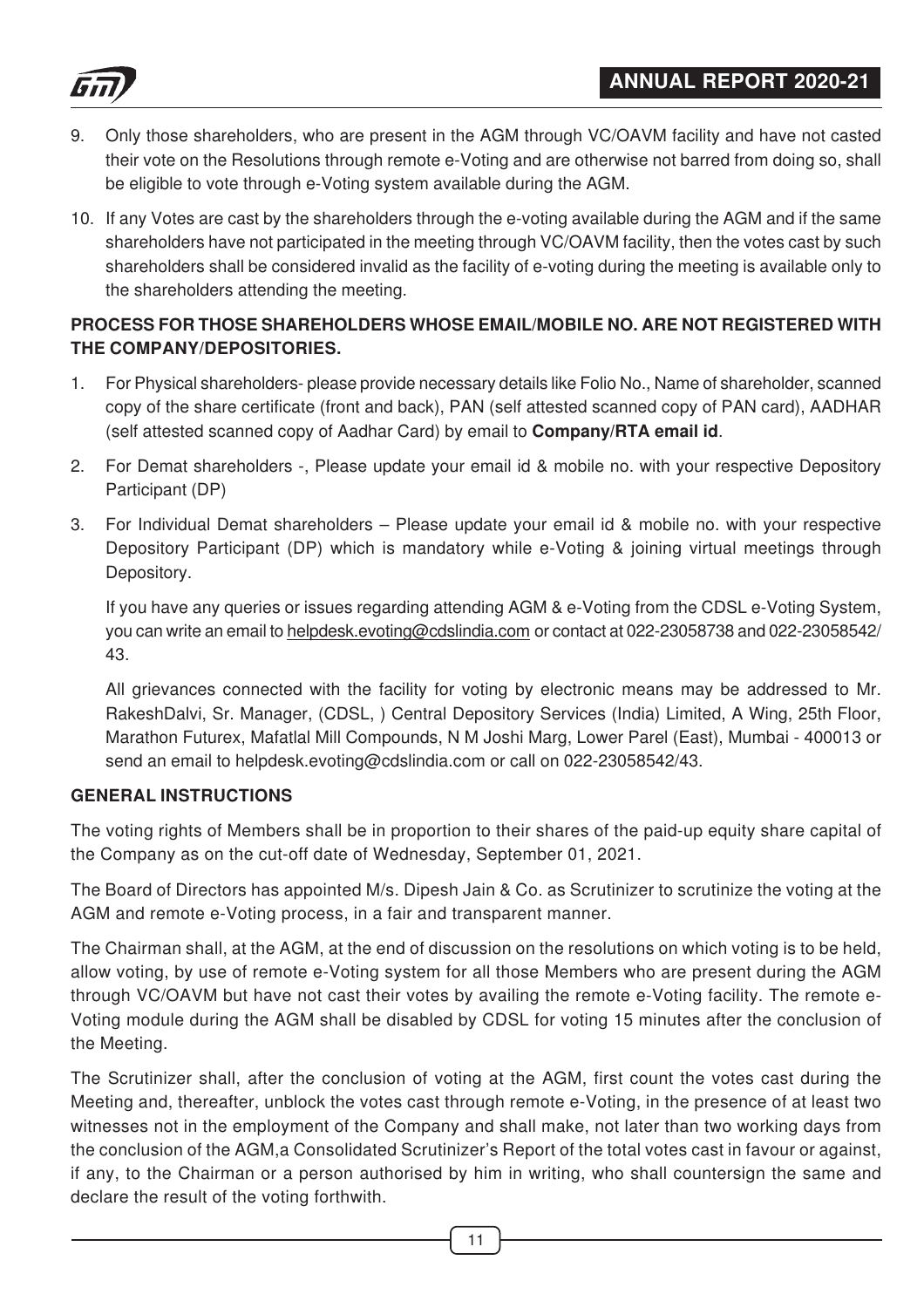

The Results declared, along with the Scrutinizer's Report, shall be placed on the Company's website and on the website of CDSL immediately after the declaration of the result by the Managing Director or a person authorised by him in writing. The results shall also be immediately forwarded to the Stock Exchanges where the Company's Equity Shares are listed viz. BSE and be made available on the website www.bseindia.com.

**By Order of the Board of Directors For G M Polyplast Limited (Formerly known as G M Polyplast Private Limited)**

**Dinesh Balbirsingh Sharma Managing Director DIN: 00418667**

**Date : August 02, 2021 Place : Mumbai**

**Registered Office:** A-66, New Empire Industrial Estate, Kondivita Road, Andheri East, Mumbai – 400059

**CIN: L25200MH2003PLC143299 Website:** www.gmpolyplast.com **Email:** info@gmpolyplast.com **Phone : +91-22-2836 9403 / 28369722 Fax : +91-22-2820 9552**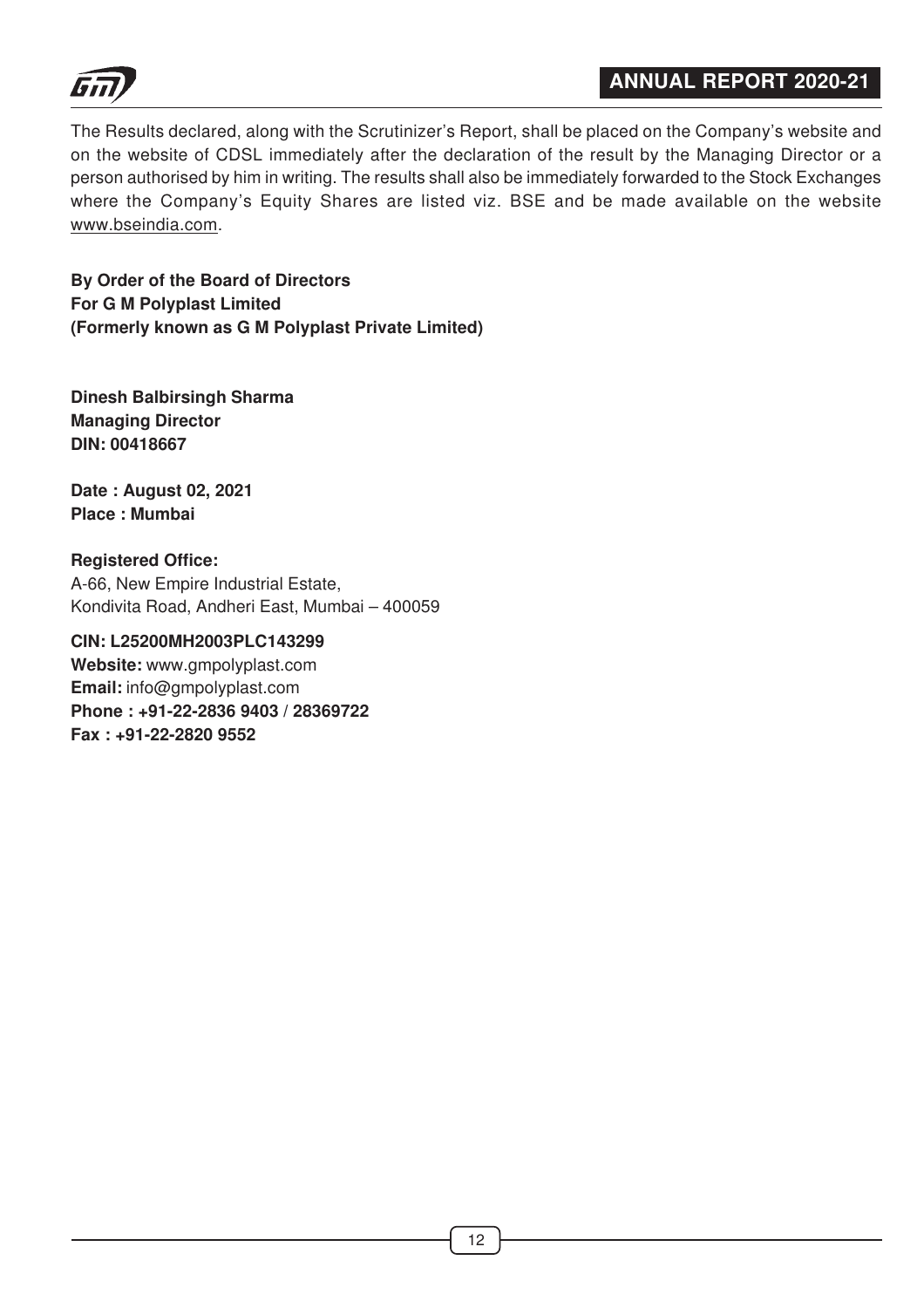

# **EXPLANATORY STATEMENT IN RESPECT OF SPECIAL BUSINESS PURSUANT TO SECTION 102 OF THE COMPANIES ACT, 2013**

The following Statement sets out all material facts relating to the Special Business mentioned in the Notice:

# **Item No. 4**

The Nomination and Remuneration Committee and the Board of Directors of the Company in their meeting held on June 30, 2021 and August 02, 2021 respectively had recommended the payment of remuneration to Mr. Balbirsingh Bholuram Sharma (DIN: 00374565)Non-Executive Directors of the Company, of an amount not exceeding Rs. 3,00,000/- (Rupees Three Lakh Only) per annum for the financial year 2021-22 and onwards, subject to such increment as the Board may think fit in compliance to the provisions of the Companies Act 2013 and SEBI( Listing Obligations and Disclosure Requirement) Regulations 2015 as amended from time to time and in adherence to Schedule V of the Companies Act 2013 in case of loss or inadequacy of Profits

Accordingly, the approval of the Members is now being sought for remuneration to be paid to the Non-Executive Director for the financial year 2021-2022 and onwards, subject to such increment as the Board may think fit. The total remuneration to be paid is currently within the limits as prescribed under Section 197 of the Act. The Board had approved the payment of proposed remuneration of Rs. 3,00,000/- per annum, to Mr. Balbirsingh Bholuram Sharma, Non-Executive Directors of the Company subject to the approval of the shareholders of the Company. The details in this regard are as follow:

Mr. Balbirsingh Sharma would be paid Rs. 3,00,000/- (Rupees Three Lakh Only) per annum, including perquisites if any and the Board of Directors are authorized to alter and vary the terms and conditions as the board may deem fit subject to the condition that it shall comply with the conditions of Section 197, 198 and Schedule V of the Companies Act 2013 or any statutory modification(s) or re-enactment(s) thereof.

It is also proposed to the members that in case of loss or inadequacy of Profits this resolution be passed as Special Resolution in compliance of Schedule V of the Companies Act 2013 and Mr. Balbirsingh Bholuram Sharma (DIN: 00374565)Non-Executive Directors of the Company be paid remuneration in compliance of the limits set out therein.

A brief profile of Mr. Balbirsingh Bholuram Sharma is annexed herewith as Annexure A which forms part of this Notice.

Mr. Dinesh Balbirsingh Sharma, Managing Director of Company and Mrs. Sarita Dinesh Sharma, Executive Director of the Company are concerned or interested in passing of this resolution. None of the other directors, key managerial personnel of the Company and their relatives are in any way concerned or interested, financially or otherwise in the passing of the Resolution at Item No. 4 of the accompanying notice.

In compliance with the provisions of Sections 196, 197 and other applicable provisions of the Companies Act, 2013 read with Schedule V to the Act, the terms of remuneration, if any specified above are now being placed before the Members for their approval.

Documents relevant to the payment of Remuneration to the non-executive directors are available for inspection at the Registered Office of the Company during business hours on any working day of the Company without payment of fee from the date hereof up to the date of AGM.

The following additional information as per item (iv)of third proviso of Section II of Part II of Schedule Vto the Companies Act, 2013 is given below: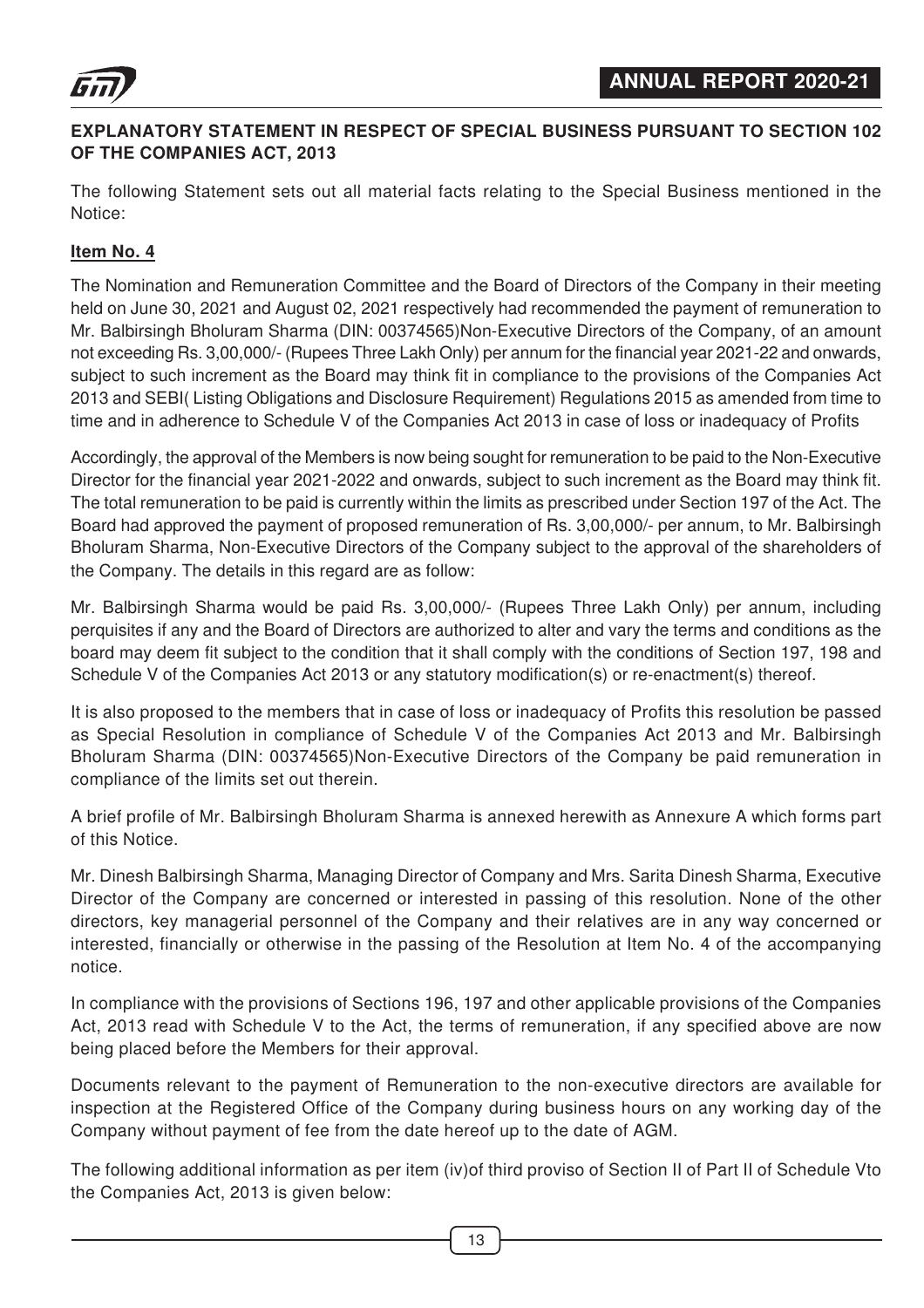

#### **I. GENERAL INFORMATION**

#### **1. Nature of industry**

The Company is in the business of manufacturing of Acrylonitrile Butadiene Styrene (ABS) Plastic Sheets, HighImpact Polystyrene (HIPS) Sheets, PET (Polyethylene Terephthalate) Sheets / Rolls, Amorphous PolyethyleneTerephthalate (A-PET) Sheet, Recycled Polyethylene Terephthalate (R-PET) Sheet, HDPE (High Density Polyethylene) Sheets / Rolls, PP (Polypoplyne) Sheets / Rolls, Electrostatic discharge materials (ESD materials).sheets, granules and supplying of high-grade Sheets and Granules in India.

- 2. **Date or expected date of commencement of commercial production:** November, 2003
- **3. In case of new companies, expected date of commencement of activities as per project approved by financial institutions appearing in the prospectus:**

Not Applicable as the Company is an existing Company.

#### **4. Financial performance based on given indicators:**

| <b>Particulars</b>                                                                                                | March 31, 2021  | March 31, 2020 |
|-------------------------------------------------------------------------------------------------------------------|-----------------|----------------|
| <b>Revenue from Operations</b>                                                                                    | 52, 14, 37, 108 | 63,14,53,430   |
| Other Income                                                                                                      | 22,58,308       | 28,44,193      |
| <b>Total Revenue</b>                                                                                              | 52,36,95,416    | 63,42,97,623   |
| <b>Less: Expenses</b>                                                                                             |                 |                |
| Cost of materials consumed                                                                                        | 40,82,98,543    | 52,41,59,603   |
| Change in inventories of Finished goods,<br>work-in-progress and stock-in-trade                                   | (27, 69, 429)   | 28,21,258      |
| Other Manufacturing expenses                                                                                      | 1,99,70,889     | 2,42,19,745    |
| <b>Employee Benefit Expense</b>                                                                                   | 1,21,05,658     | 1,46,44,880    |
| <b>Other Expenses</b>                                                                                             | 2,84,65,923     | 2,82,78,138    |
| <b>Total Expenses</b>                                                                                             | 46,60,71,584    | 59,41,23,624   |
| Earnings before exceptional items,<br>extraordinary items, interest, tax, depreciation &<br>amortization (EBITDA) | 5,76,23,832     | 4,01,73,999    |
| <b>Finance Costs</b>                                                                                              | 42,06,357       | 23,19,411      |
| Depreciation                                                                                                      | 58,01,123       | 78,02,534      |
| Profit before exceptional items, extraordinary<br>items & tax                                                     | 4,76,16,352     | 3,00,52,055    |
| <b>Exceptional items</b>                                                                                          |                 |                |
| Profit before extraordinary items & tax                                                                           | 4,76,16,352     | 3,00,52,055    |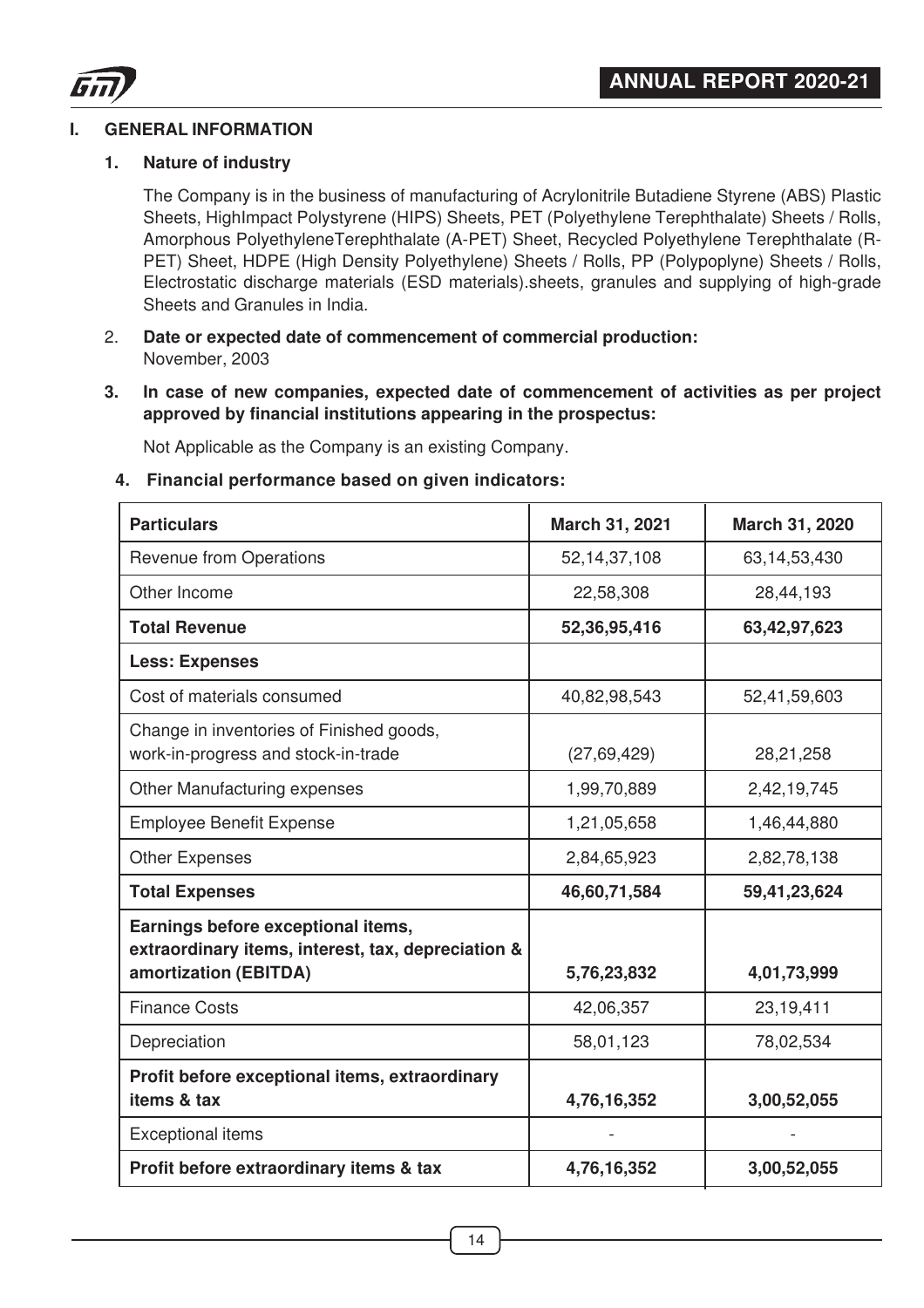



| Extraordinary items - Prior Period item                                                     |                              | 7,83,132                                |
|---------------------------------------------------------------------------------------------|------------------------------|-----------------------------------------|
| <b>Profit before Tax</b>                                                                    | 4,76,16,352                  | 2,92,68,923                             |
| <b>Current Tax Expenses</b><br>Tax Expense relating to prior years<br>Deferred Tax Expenses | 1,37,00,000<br>(11, 82, 431) | 87,40,000<br>(22, 634)<br>(23, 79, 421) |
| Profit for the year after tax                                                               | 3,50,98,783                  | 2,29,30,978                             |

#### **5. Foreign Investments and Collaborations:**

The Company has not made any foreign collaboration.

#### **II. INFORMATION ABOUT THE APPOINTEES:**

#### **i. Background Details:**

Mr. Balbirsingh Sharma, aged 68 years has laid the foundation of G M Plastic as a Proprietor and has been the driving force of this organization since inception and has thoroughly been advising the management throughout the existence of this Company. He has more than 40 years of experience. With his tremendous work experience, he is guiding the Company towards great height.

#### **ii. Past remuneration**

During the Financial Year ended March 31, 2021, Rs. 3,00,000/-was paid as remuneration to Mr. Balbirsingh Sharma.

#### **iii. Recognition and Awards: NA**

#### **iv. Job profile Suitability:**

Mr. Balbirsingh Sharma, who is now associated with the Company in Non Executive Role and shall advise and share his valuable experience with the management of the Company

#### **v. Remuneration proposed:**

Mr. Balbirsingh Sharma would be paid Rs. 3,00,000/- (Rupees Three Lakhs Only) per annum, including perquisites if any.

# **vi. Comparative remuneration profile with respect to industry, size of the Company,profile of the position and person (in caseof expatriates the relevant details would bewith respect to the country of his origin):**

Taking into consideration the size of the Company, the profile, knowledge, skills and responsibilities shouldered by Mr. Balbirsingh Sharma, the remuneration proposed to be paid to him is commensurate with the remuneration packages paid to his similar counterparts in other companies.

# **vii. Pecuniary relationship directly or indirectly with the Company or relationship with the managerial personnel or other director, if any:**

Beside the remuneration to be paid, he do not have any other pecuniary relationship with the Company or relationships with any other managerial personnel and Directors except that Mr. Balbirsingh Sharma is Father of Mr. Dinesh Balbirsingh Sharma, Managing Director of the Company and Father in Law of Mrs. Sarita Sharma, Executive Director of the Company.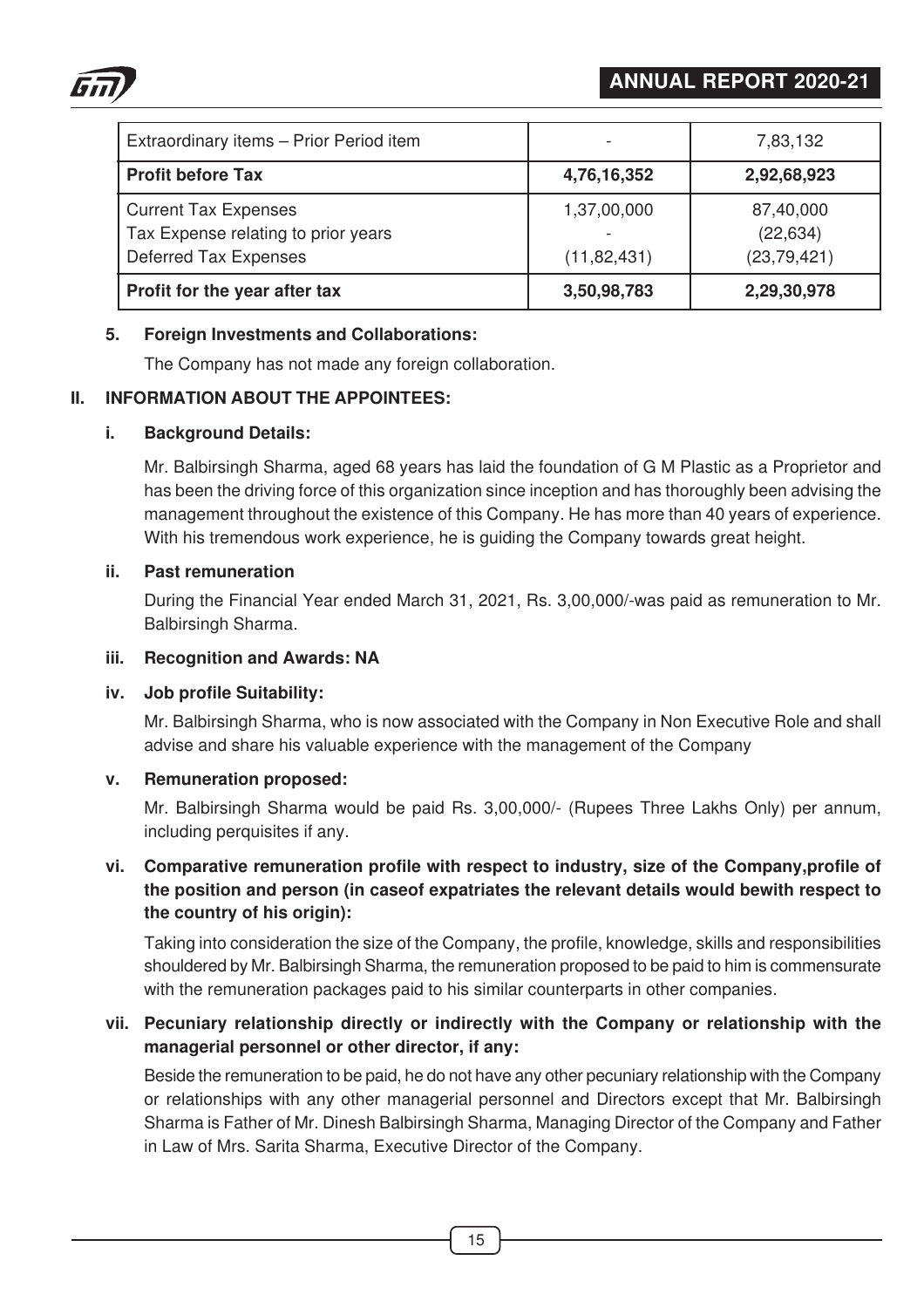



#### **III. OTHER INFORMATION:**

#### **1. Reasons of loss or inadequate profits:**

The Company has not incurred any losses for the financial year 2020-21.

The Company has earned adequate profits in the year 2020-21, the said resolution under Schedule V is proposed for contingencies of the Future. The Company shall in its Directors Report justify the reason for inadequate profits if any.

#### **2. Steps taken or proposed to be taken for improvement:**

The Company believes that its intellectual capital represents its most valuable asset. The Company has consistently worked on not only increasing its workforce but ensuring that its people competencies are enhanced in line with changing business needs. As a result, the Company enjoys the support of a committed and well satisfied human capital.We have a marketing team allocated for the looking after sales growth, each handled by well trained personnel. We aim at increasing in operational output through continuous process improvement, Quality Assurance (QA) and QA activities, customer service, consistent quality and technology development

#### **3. Expected increase in productivity and profits in measurable terms:**

We earn our revenue from manufacturing and supplying of premium quality ABS Granules, H.I.P.S., A.B.S, P.E.T Sheets and various other Sheets. Since we continuously endeavour to provide quality products to our customers, our revenues have been impacted by such quality products, we expect it to increase in the times to come.

# **Item No. 5**

The Nomination and Remuneration Committee and the Board of Directors of the Company in their meeting held on June 30, 2021 had recommended the appointment of Mrs. Sarita Dinesh Sharma, as Whole Time Director of the Company, subject to the approval of the members for a period of five years effective from June 30, 2021 up to June 29, 2026.

The Company has received from Mrs. Sarita Dinesh Sharma, a consent in writing to act as Whole Time Director pursuant to Rule 8 of Companies (Appointment and Qualification of Directors) Rules, 2014 and terms of Companies (Appointment and Qualification of Directors) Rules, 2014 to the effect that she is not disqualified under sub-section 2 of Section 164 of the Companies Act, 2013.

Accordingly it is proposed to appoint Mrs. Sarita Dinesh Sharma and approve her remuneration as a Whole Time Director of the Company.

A brief profile of Mrs. Sarita Dinesh Sharma, in terms of SEBI (Listing Obligations and Disclosure Requirements) Regulations, 2015 is provided as a part of this notice.

The proposed remuneration and terms and conditions of appointment of Mrs. Sarita Dinesh Sharma is given below:

- a) Mrs. Sharma shall perform her duties subject to the superintendence, control and direction of the Board of Directors of the Company.
- b) In consideration of the performance of her duties, she shall be entitled to receive remuneration as stated herein below.

Mrs. Sharma would be paid Rs. 12,00,000/- (Rupees Twelve Lakhs Only)per annum, including perquisites if any and the Board of Directors are authorized to alter and vary the terms and conditions as the board may deem fit subject to the condition that it shall comply with the conditions of Section 197, 198 and Schedule V of the Companies Act 2013 or any statutory modification(s) or re-enactment(s) thereof.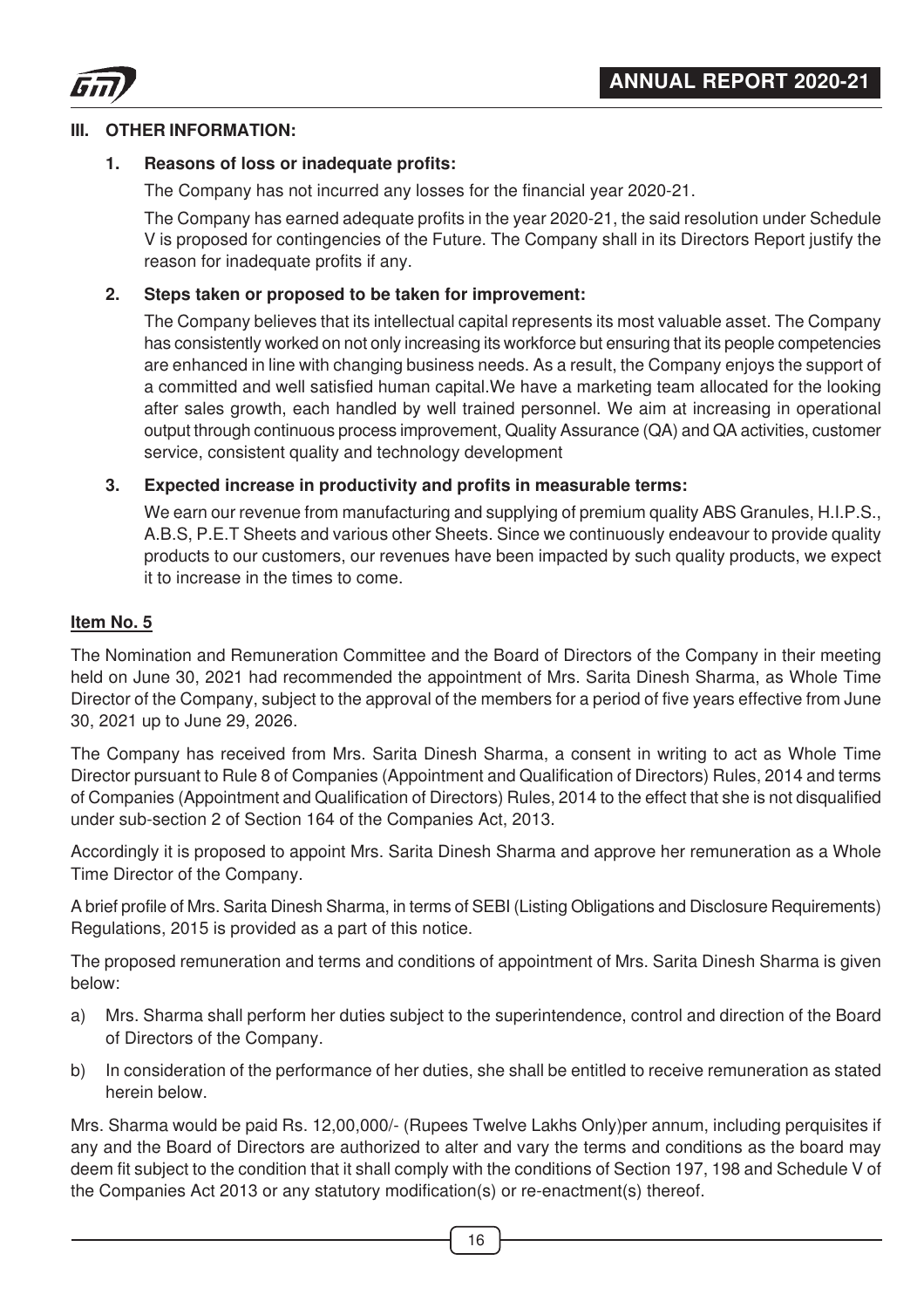

#### **Notes:**

- i. Unless otherwise stipulated, for the purpose of the above, the perquisites shall be evaluated as per Income Tax Rules wherever actual cost cannot be determined.
- ii. Notwithstanding the foregoing, where in any Financial Year during the currency of the tenure of the above mentioned directors, the Company has no profits or its profits are inadequate, the remuneration by way of salary, commission and perquisites shall bepaid in compliance with the provisions of the Companies Act, 2013.
- iii. The Nomination and Remuneration Committee / Board may in its absolute discretion pay to the above mentioned Directors lower remuneration and revise the same from time to time within the maximum limits stipulated above.
- iv. In the event of any re-enactment or recodification of the Companies Act, 2013 or the Income Tax Act, 1961 or amendments thereto, the foregoing shall continue to remain in force and the reference to various provisions of the Companies Act, 2013 or the Income Tax Act, 1961 shall be deemed to be substituted by the corresponding provisions of the new Act or the amendments thereto or the Rules and notifications issued there under.
- v. If at any time the Whole Time Director cease to be in the employment of the Company for any cause whatsoever, she shall cease to be the Whole Time Director of the Company.
- vi. The Whole Time Directors are appointed by virtue of their employment in the Company and their appointment is subject to the provisions of Section 167 of the Companies Act, 2013 while at the same time Whole Time Directors are liable to retire by rotation. The appointment is terminable by giving three months' notice in writing on either side.

Mr. Dinesh Balbirsingh Sharma, Managing Director of Company and Mr. Balbirsingh Bholuram Sharma, Nonexecutive Director of the Company are concerned or interested in passing of this resolution. None of the other directors, Key Managerial Personnel of the Company or their relatives are in any way, concerned or interested, financially or otherwise, in the proposed resolution.

Accordingly, the Board recommends the Special Resolutions at Item No. 5 of the accompanying notice for approval by the Members of the Company.

The following additional information as per item (iv) of third proviso of Section II of Part II of Schedule V to the Companies Act, 2013 is given below:

# **I. GENERAL INFORMATION**

#### **1. Nature of industry**

The Company is in the business of manufacturing of Acrylonitrile Butadiene Styrene (ABS) Plastic Sheets, High Impact Polystyrene (HIPS) Sheets, PET (Polyethylene Terephthalate) Sheets / Rolls, Amorphous PolyethyleneTerephthalate (A-PET) Sheet, Recycled Polyethylene Terephthalate (R-PET) Sheet, HDPE (High Density Polyethylene) Sheets / Rolls, PP (Polypoplyne) Sheets / Rolls, Electrostatic discharge materials (ESD materials). sheets, granules and supplying of high-grade Sheets and Granules in India.

# **2. Date or expected date of commencement ofcommercial production:**

November 2003

#### **3. In case of new companies, expected date of commencement of activities as per project approved by financial institutions appearing in the prospectus:**

Not Applicable as the Company is an existing Company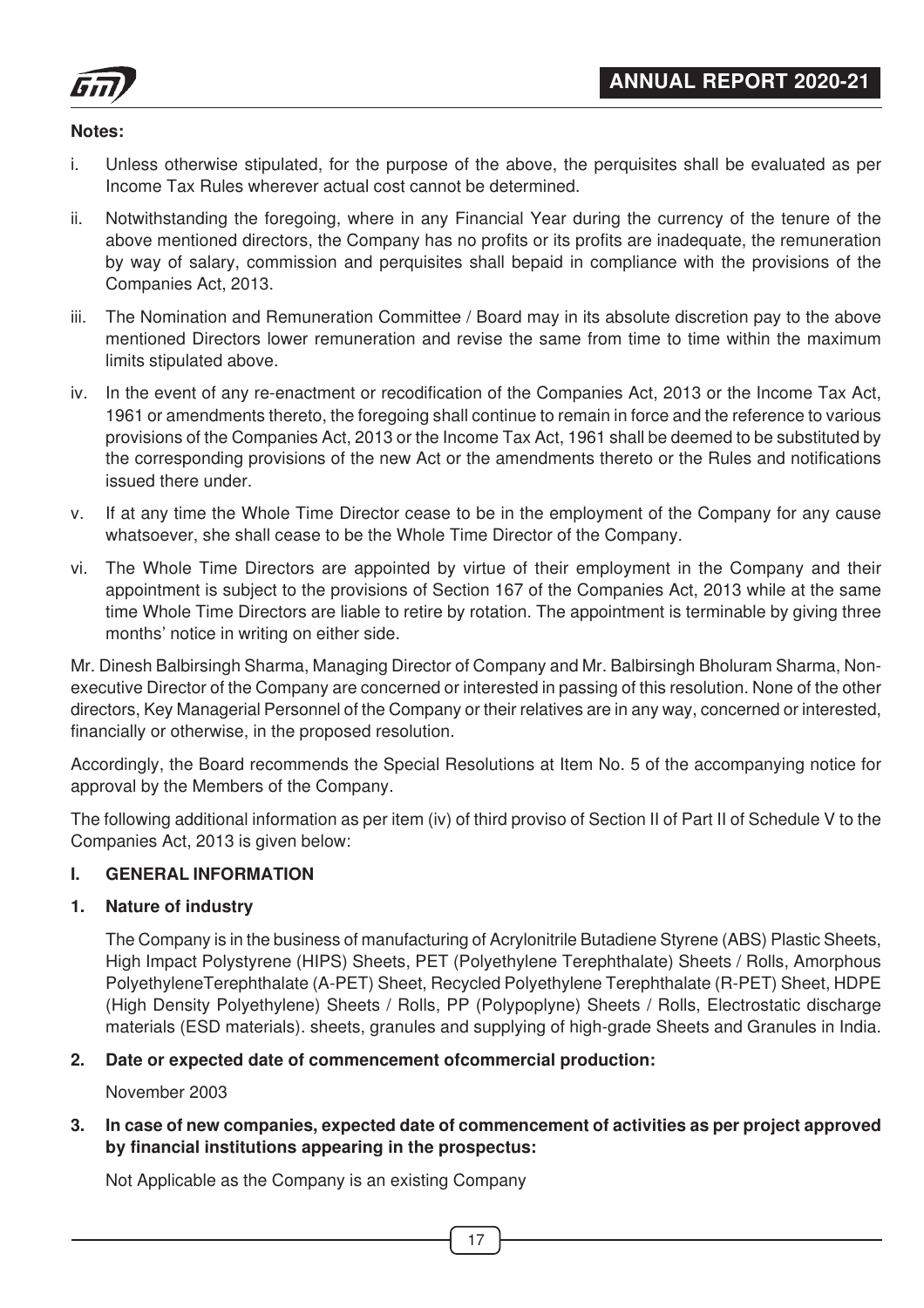

# **4. Financial performance based on given indicators:**

| <b>Particulars</b>                                                                                             | March 31, 2021               | March 31, 2020                          |
|----------------------------------------------------------------------------------------------------------------|------------------------------|-----------------------------------------|
| <b>Revenue from Operations</b>                                                                                 | 52, 14, 37, 108              | 63, 14, 53, 430                         |
| Other Income                                                                                                   | 22,58,308                    | 28,44,193                               |
| <b>Total Revenue</b>                                                                                           | 52,36,95,416                 | 63,42,97,623                            |
| <b>Less: Expenses</b>                                                                                          |                              |                                         |
| Cost of materials consumed                                                                                     | 40,82,98,543                 | 52,41,59,603                            |
| Change in inventories of Finished goods,<br>work-in-progress and stock-in-trade                                | (27, 69, 429)                | 28,21,258                               |
| Other Manufacturing expenses                                                                                   | 1,99,70,889                  | 2,42,19,745                             |
| <b>Employee Benefit Expense</b>                                                                                | 1,21,05,658                  | 1,46,44,880                             |
| <b>Other Expenses</b>                                                                                          | 2,84,65,923                  | 2,82,78,138                             |
| <b>Total Expenses</b>                                                                                          | 46,60,71,584                 | 59,41,23,624                            |
| Earnings before exceptional items, extraordinary items,<br>interest, tax, depreciation & amortization (EBITDA) | 5,76,23,832                  | 4,01,73,999                             |
| <b>Finance Costs</b>                                                                                           | 42,06,357                    | 23,19,411                               |
| Depreciation                                                                                                   | 58,01,123                    | 78,02,534                               |
| Profit before exceptional items, extraordinary<br>items & tax                                                  | 4,76,16,352                  | 3,00,52,055                             |
| <b>Exceptional items</b>                                                                                       |                              |                                         |
| Profit before extraordinary items & tax                                                                        | 4,76,16,352                  | 3,00,52,055                             |
| Extraordinary items - Prior Period item                                                                        |                              | 7,83,132                                |
| <b>Profit before Tax</b>                                                                                       | 4,76,16,352                  | 2,92,68,923                             |
| <b>Current Tax Expenses</b><br>Tax Expense relating to prior years<br><b>Deferred Tax Expenses</b>             | 1,37,00,000<br>(11, 82, 431) | 87,40,000<br>(22, 634)<br>(23, 79, 421) |
| Profit for the year after tax                                                                                  | 3,50,98,783                  | 2,29,30,978                             |

# **5. Foreign Investments and Collaborations:**

The Company has not made any foreign collaboration.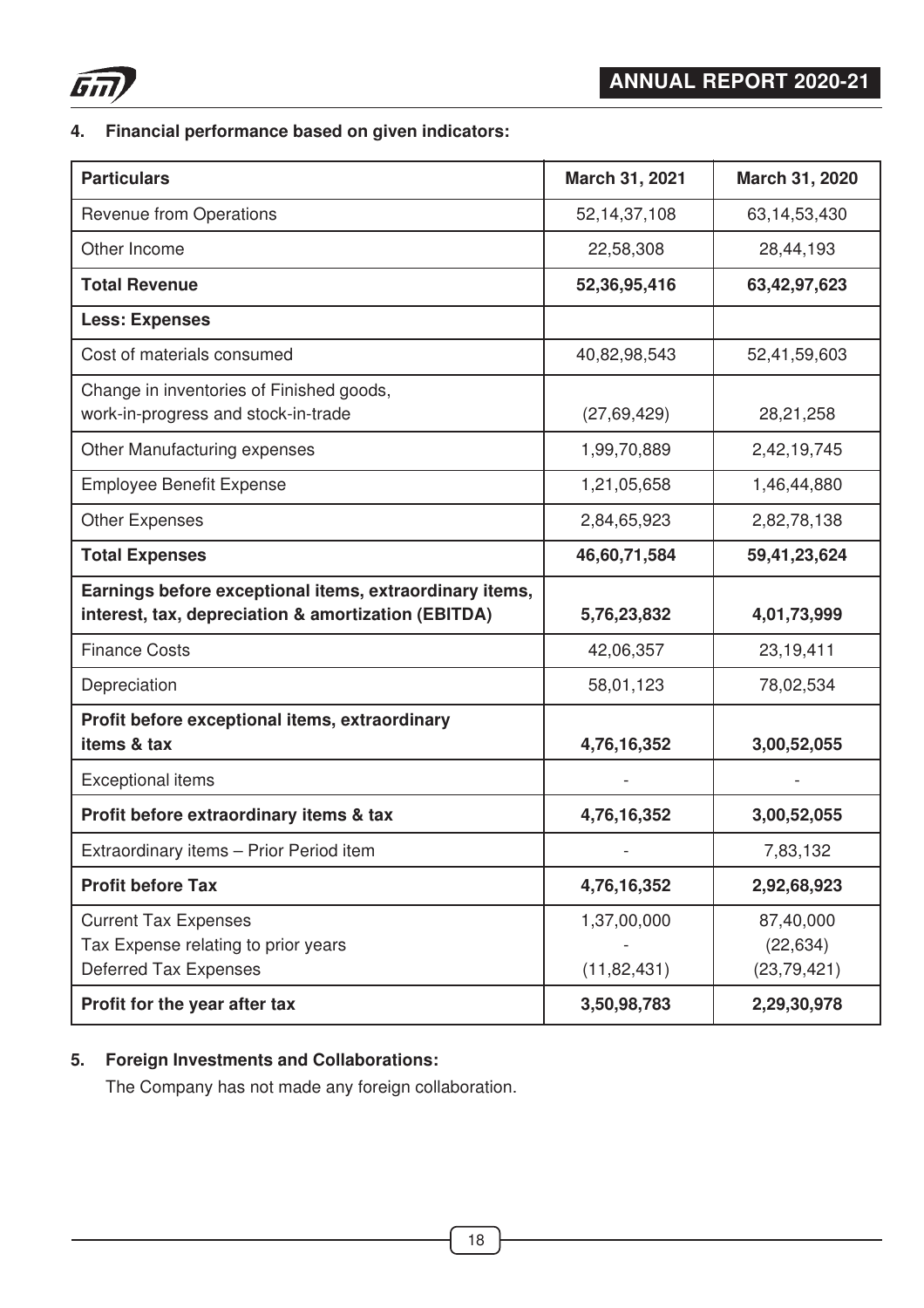

# **II. INFORMATION ABOUT THE APPOINTEES:**

#### **i. Background Details:**

Ms. Sarita Dinesh Sharma, aged 42 years, is the Promoter and Executive Director of our Company. She is associated with our Company as Director of the Company since Incorporation. She has done her Higher Secondary Education. She has overall 18 years of experience in the industry of the Company. She is administrating the Company with her dynamic skills.

#### **ii. Past remuneration**

During the Financial Year ended March 31,2021, Rs. 12,00,000/- was paid as remuneration to Mrs. Sarita Dinesh Sharma.

#### **iii. Recognition and Awards: NA**

#### **iv. Job profile Suitability:**

Ms. Sarita Dinesh Sharma, is associated with the Company since incorporation and has overall 18 years of experience in the Company. She has an ability to enhance the value of the Company with her dynamic skills of administrating the Company.

#### **v. Remuneration proposed:**

Mrs. Sarita Dinesh Sharma would be paid Rs. 12,00,000/- (Rupees Twelve Lakhs Only) per annum, including perquisites if any.

# **vi. Comparative remuneration profile with respect to industry, size of the Company, profile of the position and person (in case of expatriates the relevant details would be with respect to the country of his origin) :**

Taking into consideration the size of the Company, the profile, knowledge, skills and responsibilities shouldered by Ms. Sarita Sharma, the remuneration proposed to be paid to her is commensurate with the remuneration packages paid to her similar counter parts in other companies.

# **vii. Pecuniary relationship directly or indirectly with the Company or relationship with the managerial personnel or other director, if any:**

Beside the remuneration to be paid, she do not have any other pecuniary relationship with the Company or relationships with anyother managerial personnel and Directors except that Mrs. Sarita Sharma is wife of Mr. Dinesh Balbirsingh Sharma, Managing Director of the Company and Daughter in Law of Mr. Balbirsingh Bholuram Sharma, Non-executive Director of the Company.

# **III. OTHER INFORMATION:**

# **1. Reasons of loss or inadequate profits:**

The Company has not incurred any losses for the financial year 2020-21.

The Company has earned adequate profits in the year 2020-21, the said resolution under Schedule V is proposed for contingencies of the Future. The Company shall in its Directors Report justify the reason for inadequate profits if any.

# **2. Steps taken or proposed to be taken for improvement:**

The Company believes that its intellectual capital represents its most valuable asset. The Company has consistently worked on not only increasing its workforce but ensuring that its people competencies are enhanced in line with changing business needs. As a result, the Company enjoys the support of a committed and well satisfied human capital.We have a marketing team allocated for the looking after sales growth, each handled by well trained personnel. We aim at increasing in operational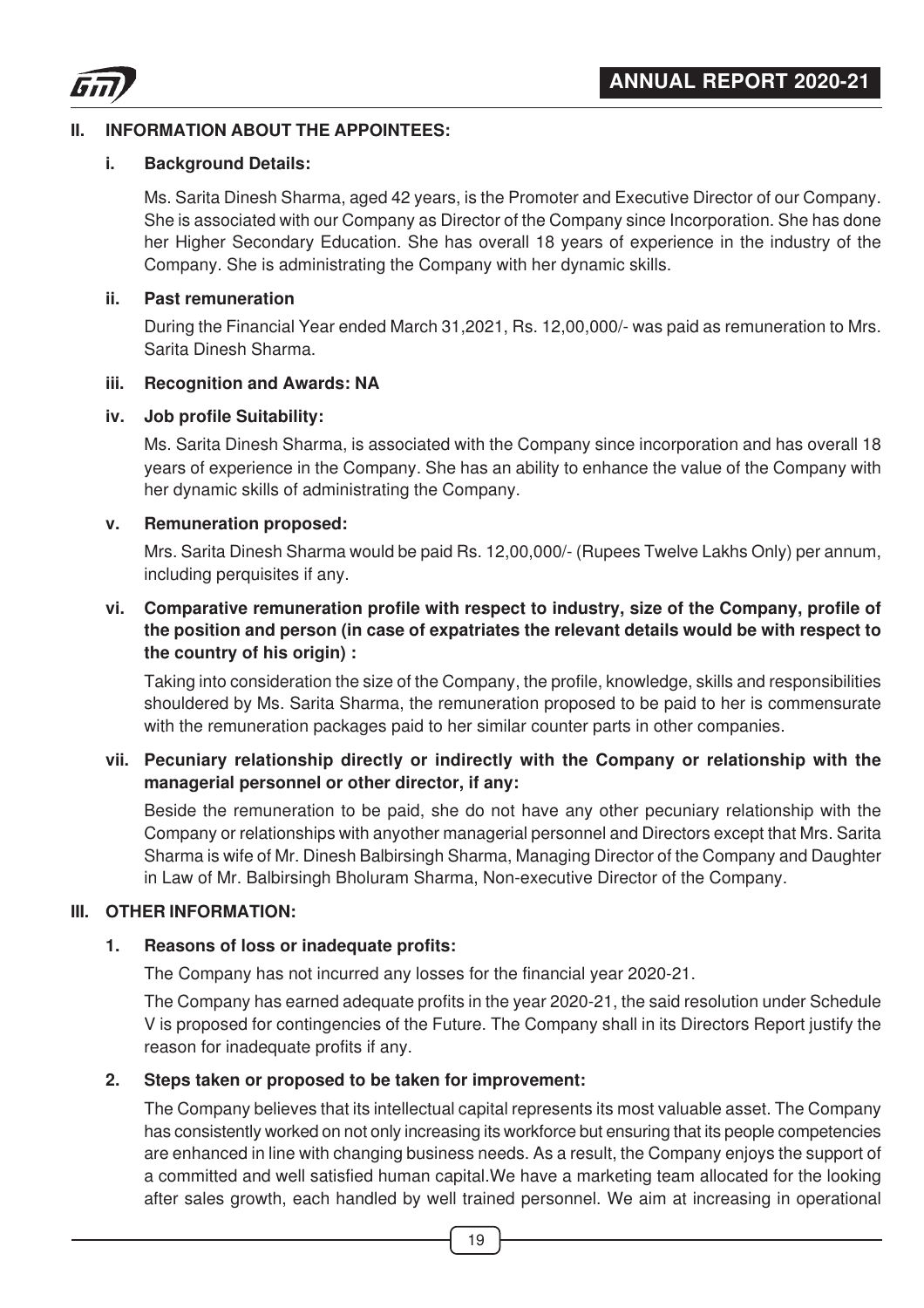



output through continuous process improvement, Quality Assurance (QA) and QA activities, customer service, consistent quality and technology development

# **3. Expected increase in productivity and profits in measurable terms:**

We earn our revenue from manufacturing and supplying of premium quality ABS Granules, H.I.P.S., A.B.S, P.E.T Sheets and various other Sheets. Since we continuously endeavour to provide quality products to our customers, our revenues have been impacted by such quality products, we expect it to increase in the times to come.

# **By Order of the Board of Directors For G M Polyplast Limited (Formerly known as G M Polyplast Private Limited)**

**Dinesh Balbirsingh Sharma Managing Director DIN: 00418667**

**Date : August 02, 2021 Place : Mumbai**

# **Registered Office:**

A-66, New Empire Industrial Estate, Kondivita Road, Andheri East, Mumbai – 400059

# **CIN: L25200MH2003PLC143299**

**Website:** www.gmpolyplast.com **Email:** info@gmpolyplast.com **Phone : +91-22-2836 9403 / 28369722 Fax : +91-22-2820 9552**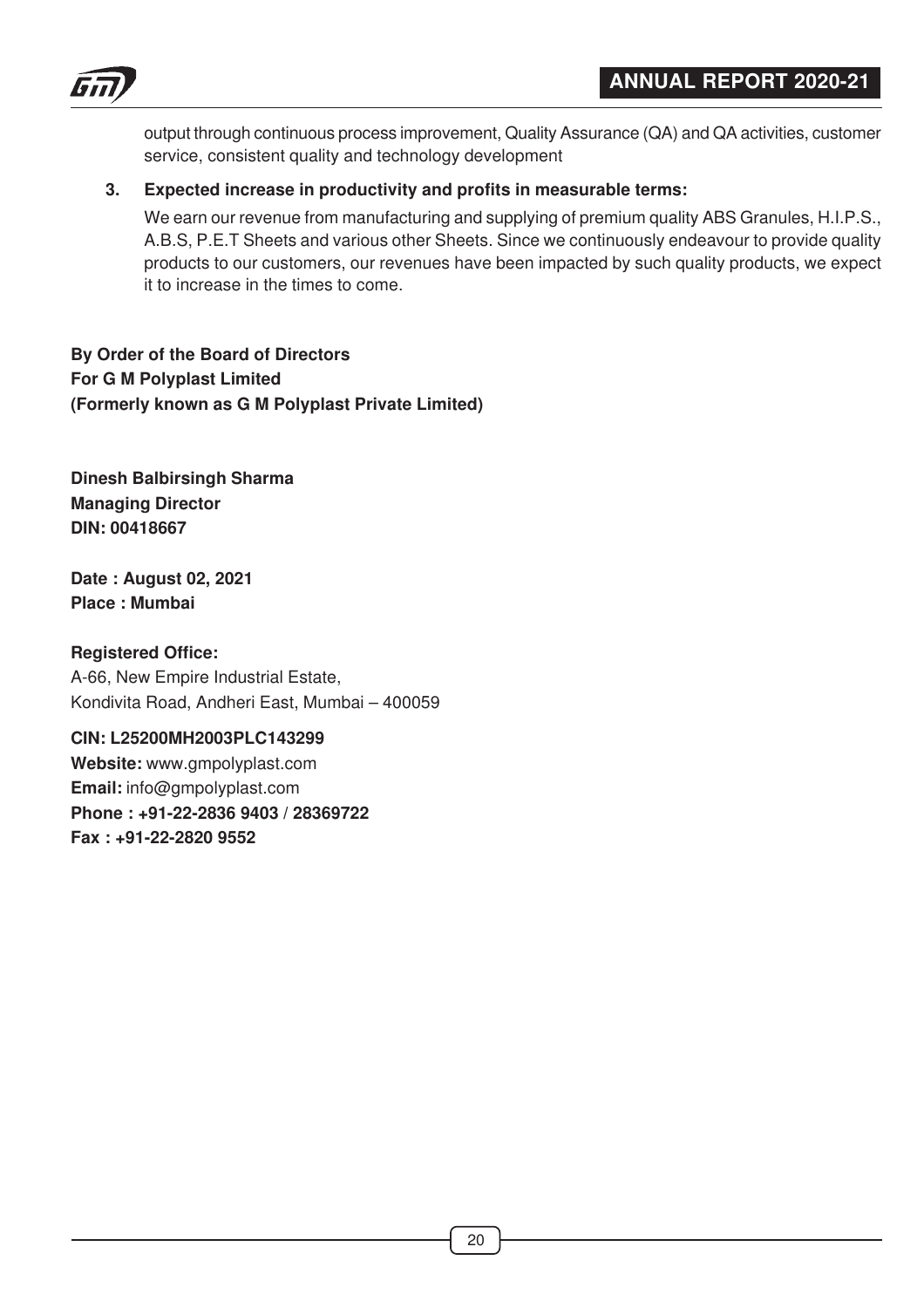

# **Annexure A**

# **Details of the Directors seeking appointment / re-appointment at the 18thAnnual General Meeting (In pursuance of Regulation 36(3) of the Listing Regulations and Secretarial Standard - 2 on General Meetings)**

| <b>Name of the Director</b>                                                | <b>Mr. Balbirsingh Bholuram</b><br><b>Sharma</b>                                                                                                                                                                                                                                                                                       | <b>Mrs. Sarita Dinesh</b><br><b>Sharma</b>                                                                                                                                                                                                                                                                                                                                                                                                                                                                                  |
|----------------------------------------------------------------------------|----------------------------------------------------------------------------------------------------------------------------------------------------------------------------------------------------------------------------------------------------------------------------------------------------------------------------------------|-----------------------------------------------------------------------------------------------------------------------------------------------------------------------------------------------------------------------------------------------------------------------------------------------------------------------------------------------------------------------------------------------------------------------------------------------------------------------------------------------------------------------------|
| <b>DIN</b>                                                                 | 00374565                                                                                                                                                                                                                                                                                                                               | 00128337                                                                                                                                                                                                                                                                                                                                                                                                                                                                                                                    |
| <b>Designation</b>                                                         | Non-executive Director                                                                                                                                                                                                                                                                                                                 | <b>Executive Director</b>                                                                                                                                                                                                                                                                                                                                                                                                                                                                                                   |
| Age (in years)                                                             | 68 years                                                                                                                                                                                                                                                                                                                               | 42 years                                                                                                                                                                                                                                                                                                                                                                                                                                                                                                                    |
| <b>Qualification</b>                                                       | Secondary School<br>Education                                                                                                                                                                                                                                                                                                          | <b>Higher Secondary</b><br>Education                                                                                                                                                                                                                                                                                                                                                                                                                                                                                        |
| <b>Expertise in specific functional areas</b>                              | Sales, Marketing, Export<br>Purchase                                                                                                                                                                                                                                                                                                   | Management                                                                                                                                                                                                                                                                                                                                                                                                                                                                                                                  |
| Remuneration sought to be paid                                             | 3,00,000<br>(Three Lakh)per annum                                                                                                                                                                                                                                                                                                      | 12,00,000<br>(Twelve Lakhs) per annum                                                                                                                                                                                                                                                                                                                                                                                                                                                                                       |
| Terms and Conditions of appointment(s)                                     | 1. Mr. Balbirsingh Sharma<br>shall perform his duties<br>subject<br>to<br>the<br>superintendence, control<br>and direction of the Board<br><b>Directors</b><br>of the<br>of<br>Company.<br>2. In consideration of the<br>performance of his duties,<br>he shall be entitled to<br>receive remuneration of<br>Rs. 3,00,000/- per annum. | 1. Mrs. Sarita Sharma shall<br>perform her duties subject<br>to the superintendence,<br>control and direction of the<br>Board of Directors of the<br>Company.<br>2. In consideration of the<br>performance of her duties,<br>she shall be entitled to<br>receive remuneration of<br>Rs. 12,00,000/-<br>per<br>annum.<br>3. If at any time the Whole<br>Time Director cease to be<br>in the employment of the<br>Company for any cause<br>whatsoever, she shall<br>cease to be the Whole<br>Time Director of the<br>Company. |
| Date of first appointment on the Board<br>of Directors of the Company      | February 27, 2020                                                                                                                                                                                                                                                                                                                      | November 27, 2003                                                                                                                                                                                                                                                                                                                                                                                                                                                                                                           |
| <b>Shareholding in the Company</b><br>(a) Own<br>(b) As a Beneficial Owner | 1 Equity Share<br>Nil                                                                                                                                                                                                                                                                                                                  | 6,88,995 Equity Shares<br>Nil                                                                                                                                                                                                                                                                                                                                                                                                                                                                                               |